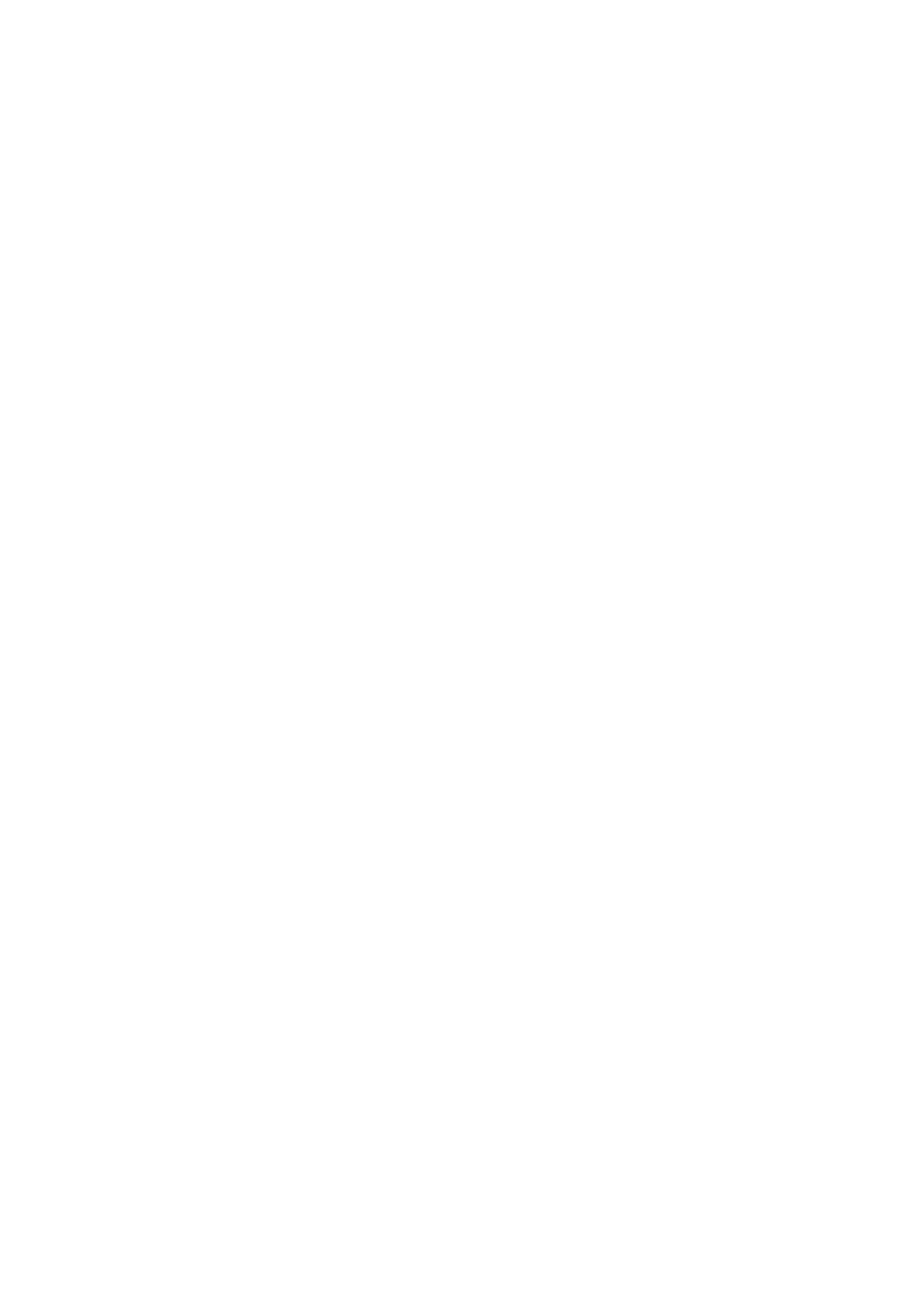

# **EQUALITY ACT 2017 (APPOINTED DAY) (NO. 5) ORDER 2018**

# **Index**

| Article        |                                                                                            | Page           |
|----------------|--------------------------------------------------------------------------------------------|----------------|
|                | <b>Opening provisions</b><br><u> 1989 - Johann Stein, mars an deutscher Stein († 1989)</u> | 5              |
| $\mathbf{1}$   |                                                                                            |                |
| 2              |                                                                                            |                |
|                | Revocation of provisions of the principal Order                                            | $\overline{5}$ |
| 3              |                                                                                            |                |
|                | New provision as to commencement of provisions on 1 January 2019 or 1                      |                |
|                | January 2020                                                                               | 6              |
| $\overline{4}$ | Provisions coming into operation on 1 January 2019 or 1 January 20206                      |                |
| 5              |                                                                                            |                |
| 6              |                                                                                            |                |
|                | <b>SCHEDULE 1</b>                                                                          | 9              |
|                | PROVISIONS COMMENCING ON 1 JANUARY 2019 AND 1 JANUARY 2020 9                               |                |
|                | <b>SCHEDULE 2</b>                                                                          | 24             |
|                | <b>COMMENCEMENT OF PROVISIONS OF SCHEDULE 22</b>                                           | 24             |
|                | <b>SCHEDULE 3</b>                                                                          | 32             |
|                | COMMENCEMENT OF PROVISIONS OF SCHEDULE 23 TO THE ACT                                       | 32             |
|                | <b>SCHEDULE 4</b>                                                                          | 34             |
|                | COMMENCEMENT OF SCHEDULE 24 TO THE ACT                                                     | 34             |

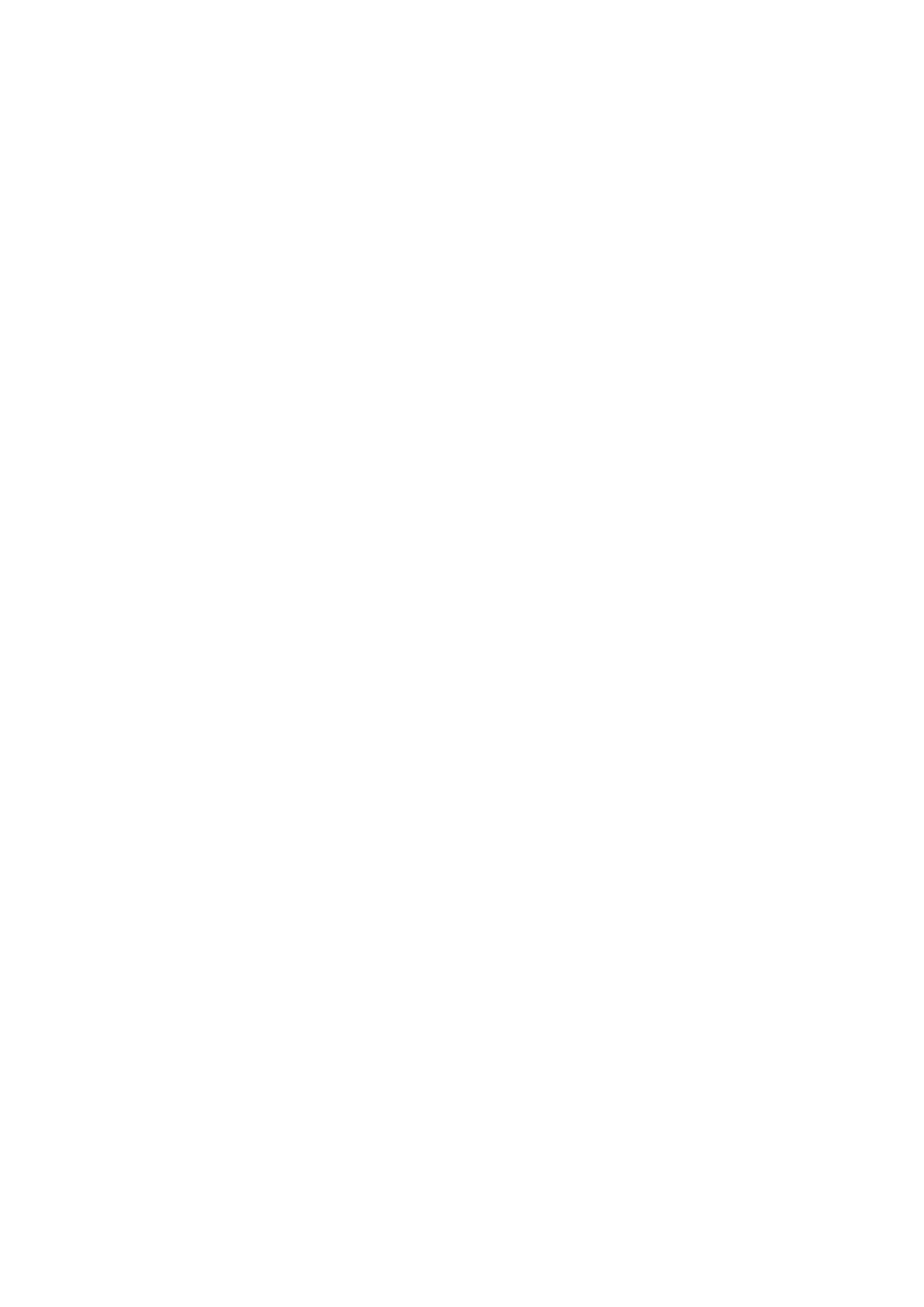Statutory Document No. 2018/0329



*Equality Act 2017*

# **EQUALITY ACT 2017 (APPOINTED DAY) (NO. 5) ORDER 2018**

*Made: 14 December 2018*

<span id="page-4-0"></span>The Council of Ministers makes the following Order under section 2 of the Equality Act 2017.

*Opening provisions*

#### <span id="page-4-1"></span>**1 Title**

This Order is the Equality Act 2017 (Appointed Day) (No. 5) Order 2018.

#### <span id="page-4-2"></span>**2 Interpretation**

In this Order —

- (a) **"the Act"** means the Equality Act 2017;
- (b) **"the principal Order"** means the Equality Act 2017 (Appointed Day No. 3 and Transitional Provisions) Order 2017<sup>1</sup> ;
- (c) a reference to a numbered provision, without more, is a reference to the provision so numbered in the principal Order; and
- (d) a reference to subordinate legislation includes a reference to guidance and other ancillary documents.

*Revocation of provisions of the principal Order*

#### <span id="page-4-4"></span><span id="page-4-3"></span>**3 Revocation of articles 4 and 5**

Articles 4 and 5 of the principal Order and, in consequence Schedules 2 and 3 to that Order, are revoked.

<sup>1</sup> SD 2017/0384.

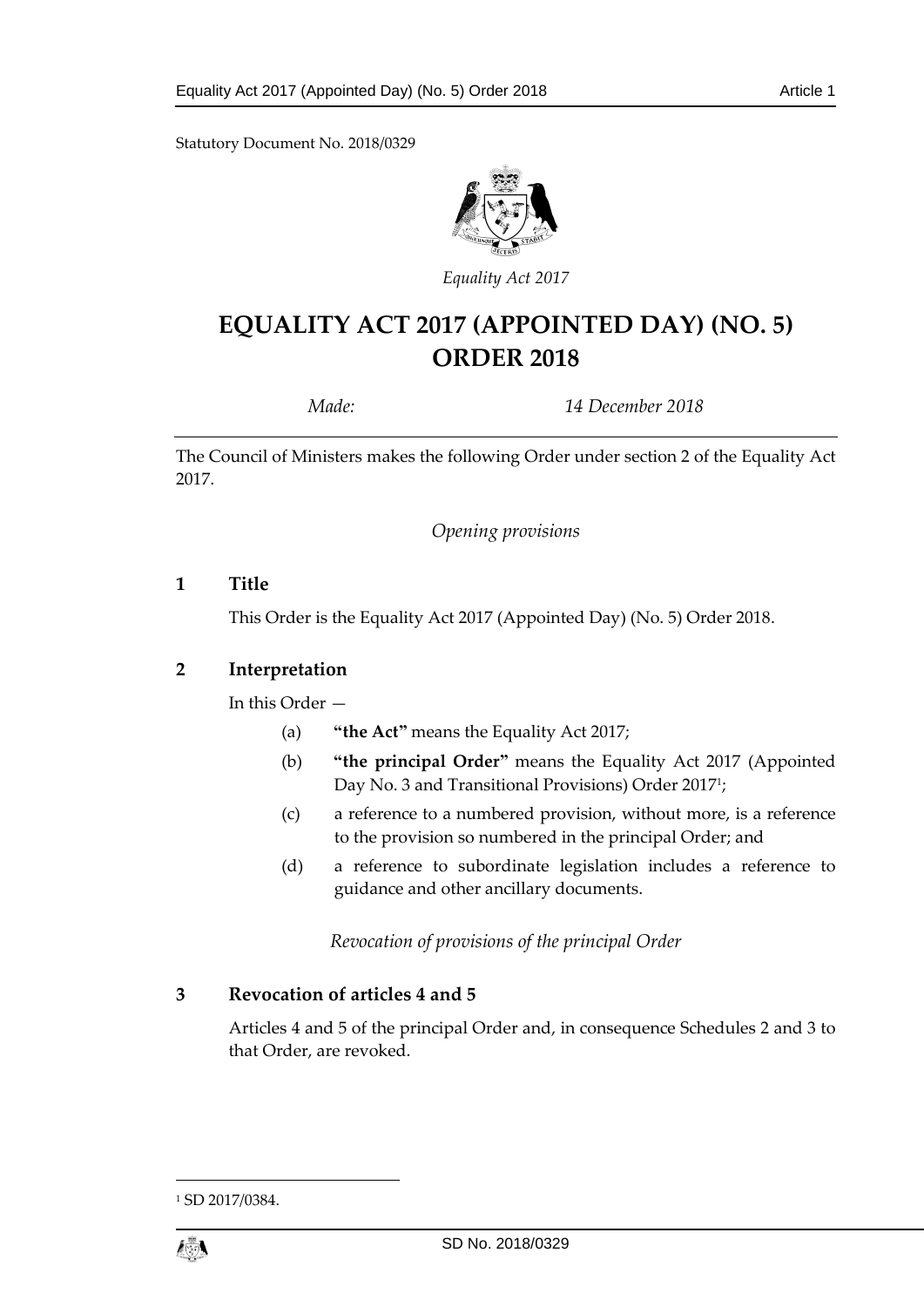<span id="page-5-1"></span><span id="page-5-0"></span>*New provision as to commencement of provisions on 1 January 2019 or 1 January 2020*

#### <span id="page-5-4"></span>**4 Provisions coming into operation on 1 January 2019 or 1 January 2020**

- (1) This article is subject to article 5.
- <span id="page-5-5"></span>(2) Schedule 1 has effect, subject to paragraphs (4) to (6) of this article and the Schedules mentioned there, to provide for the commencement of provisions on 1 January 2019 or 1 January 2020.
- (3) In Schedule 1—
	- (a) column 1 identifies the provision of the Act to which the entry relates;
	- (b) column 2 indicates the subject-matter of the provision;
	- (c) column 3 indicates the extent to which, or the purposes for which, the provision comes into operation on 1 January 2019; and
	- (d) column 4 indicates the extent to which, or the purposes for which, the provision comes into operation on 1 January 2020.
- (4) Schedule 2 has effect to provide for the commencement of section 166 of, and Schedule 22 to, the Act.
- (5) Schedule 3 has effect to provide for the commencement of section 169 of, and Schedule 23 to, the Act.
- (6) Schedule 4 has effect to provide for the commencement of section 170 of, and Schedule 24 to, the Act.

#### <span id="page-5-2"></span>**5 Entries in Schedules 1 to 4 about prior commencement**

In each of Schedules 1 to 4, entries in italics relate to provisions commenced on the announcement of Royal Assent or by the earlier appointed day orders, that is—

- (a) the Equality Act 2017 (Appointed Day) (No. 1) Order 2017<sup>2</sup> ;
- (b) the Equality Act 2017 (Appointed Day) (No. 2) Order 2017<sup>3</sup>;
- (c) the principal Order; and
- (d) the Equality Act 2017 (Appointed Day No. 4) Order 2018<sup>4</sup> .

#### <span id="page-5-3"></span>**6 Exceptions from the operation of article 4**

- (1) For the sake of clarity, nothing in  $-$ 
	- (a) article 4,
	- (b) the Schedules dependent upon provisions of that article, or

-

<sup>2</sup> SD 2017/0221.

<sup>3</sup> SD 2017/0231.

<sup>4</sup> SD 2018/0194.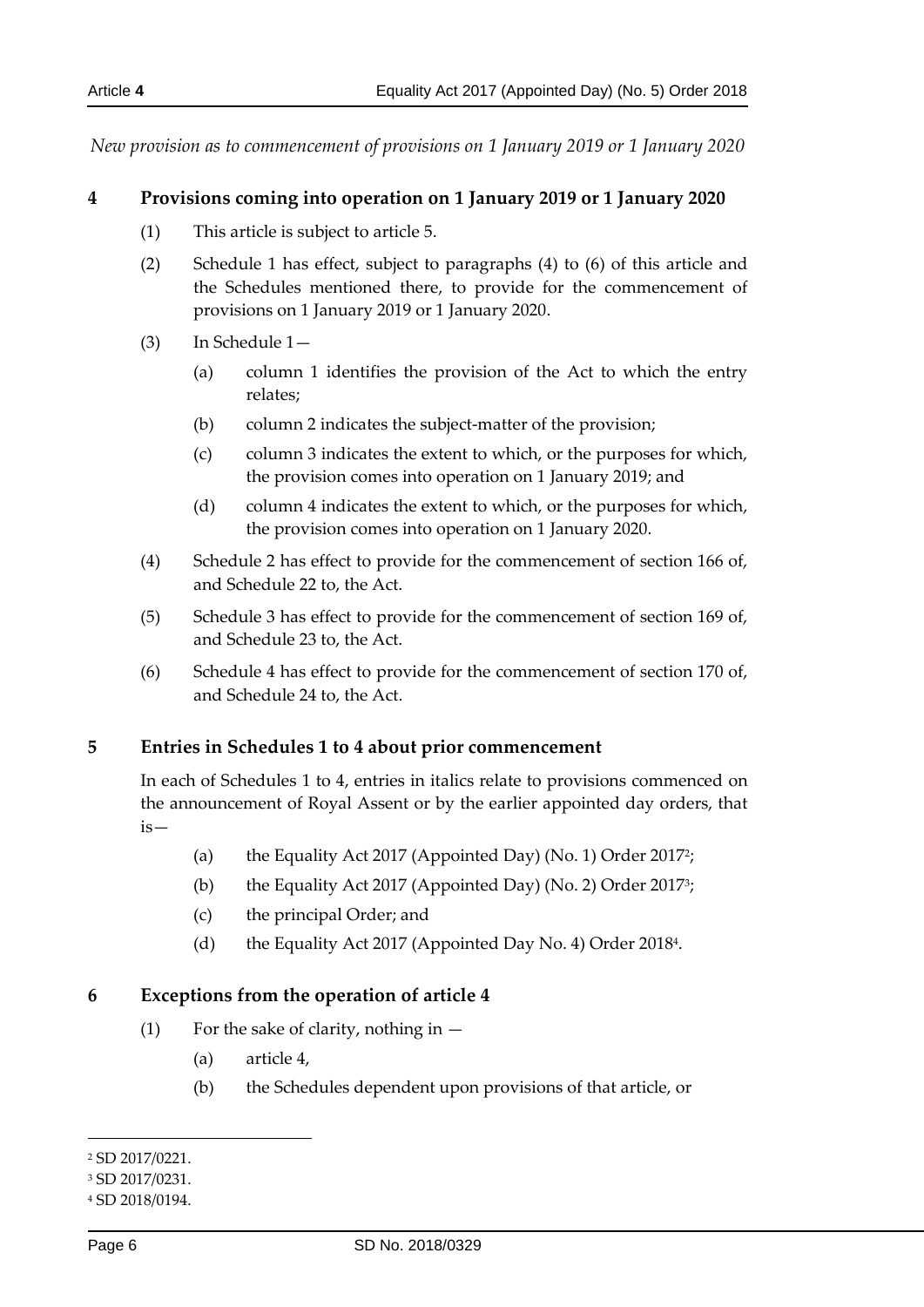(c) the provisions commenced by those Schedules or amendments made by those provisions—

has effect in respect of discrimination on grounds of age or disability or imposes a duty to make reasonable adjustments, before 1 January 2020, except insofar as is necessary for the making of subordinate legislation.

(2) Neither does anything referred to in subparagraphs (a) to (c) of paragraph (1) give rise to any entitlement framed by reference to a person's work being of equal value to that of another person before that date.

#### **MADE 14 DECEMBER 2018**

**W GREENHOW** *Chief Secretary*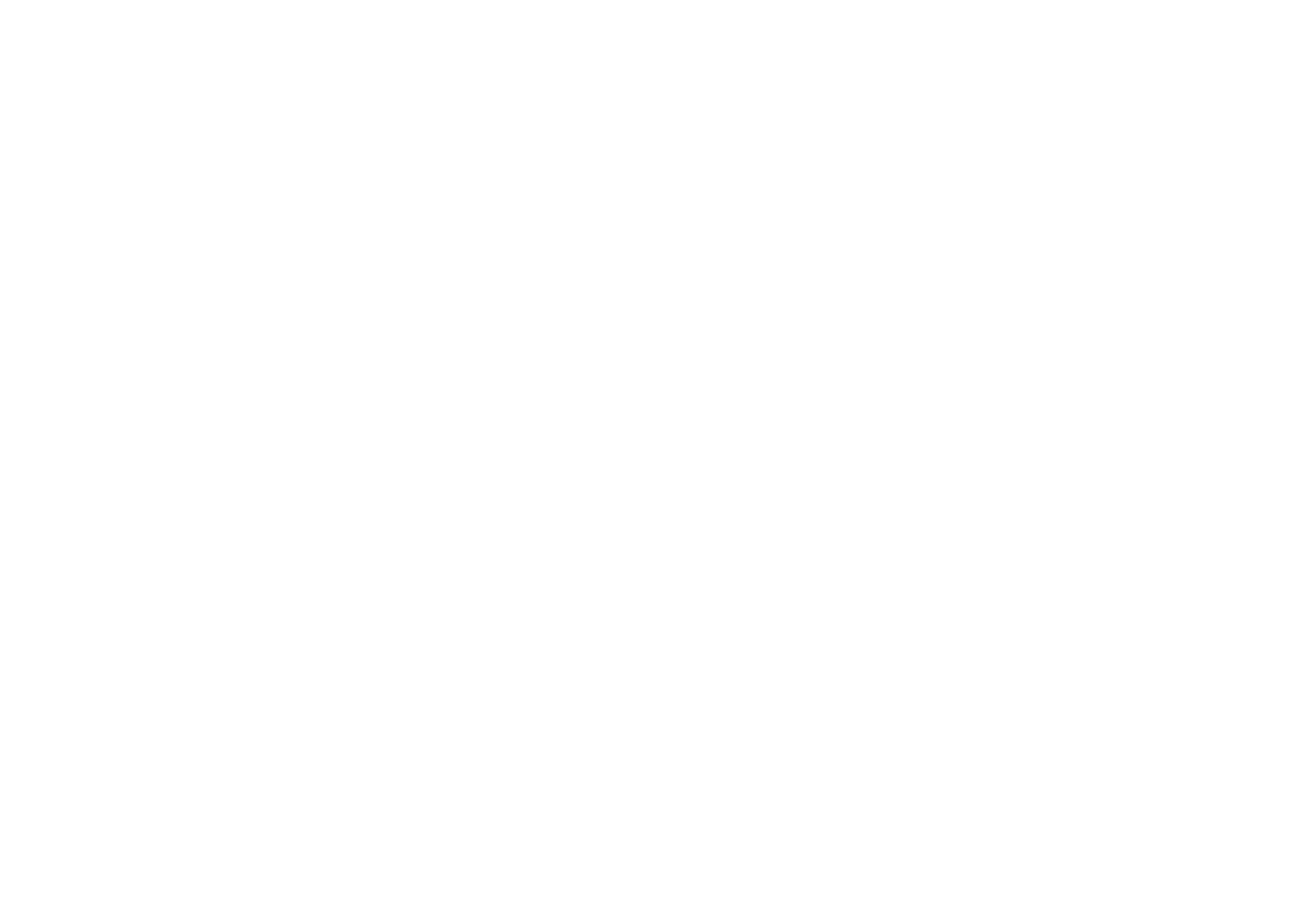# **SCHEDULE 1**

# [Article  $4(2)$  and  $4(3)$ ]

# **PROVISIONS COMMENCING ON 1 JANUARY 2019 AND 1 JANUARY 2020**

## **1 Provisions commencing on 1 January 2019 and 1 January 2020 other than in Schedules 22 to 24 of the Act**

The Table below shows the commencement of certain provisions of the Act on 1 January 2019 and 1 January 2020. 5

<span id="page-8-0"></span>

| Provision        | Description                                               | Coming into operation on 1                                                | Coming into operation on 1 |
|------------------|-----------------------------------------------------------|---------------------------------------------------------------------------|----------------------------|
|                  |                                                           | January 2019                                                              | January 2020               |
| Section 1        | Short title.                                              | Sections 1 and 2 came into operation on the announcement of Royal Assent. |                            |
| Section 2        | Commencement.                                             |                                                                           |                            |
| Section 3        | Interpretation.                                           | For remaining purposes <sup>6</sup> .                                     |                            |
| Section 4        | References to maternity leave, etc.                       | For remaining purposes.                                                   |                            |
| Section 5        | The protected characteristics.                            | For remaining purposes in respect of                                      | For remaining purposes.    |
|                  |                                                           | paragraphs (c) to (i).                                                    |                            |
| Section 6        | Age.                                                      |                                                                           | For remaining purposes.    |
| Section 7 and    | Disability.                                               |                                                                           | For remaining purposes.    |
| Schedule 1       |                                                           |                                                                           |                            |
| Sections 8 to 13 | The protected characteristics of gender reassignment,     | For remaining purposes.                                                   |                            |
|                  | marriage and civil partnership, race, religion or belief, |                                                                           |                            |
|                  | sex and sexual orientation.                               |                                                                           |                            |
| Section 14       | Direct discrimination.                                    | For remaining purposes in respect of                                      | For remaining purposes.    |
|                  |                                                           | subsection $(1)$ and $(4)$ to $(6)$ .                                     |                            |

<span id="page-8-1"></span><sup>&</sup>lt;sup>5</sup> This paragraph is to be read subject to the following provisions of this Schedule.

<sup>6</sup> Subsections (1) to (15) and (17) are already in operation.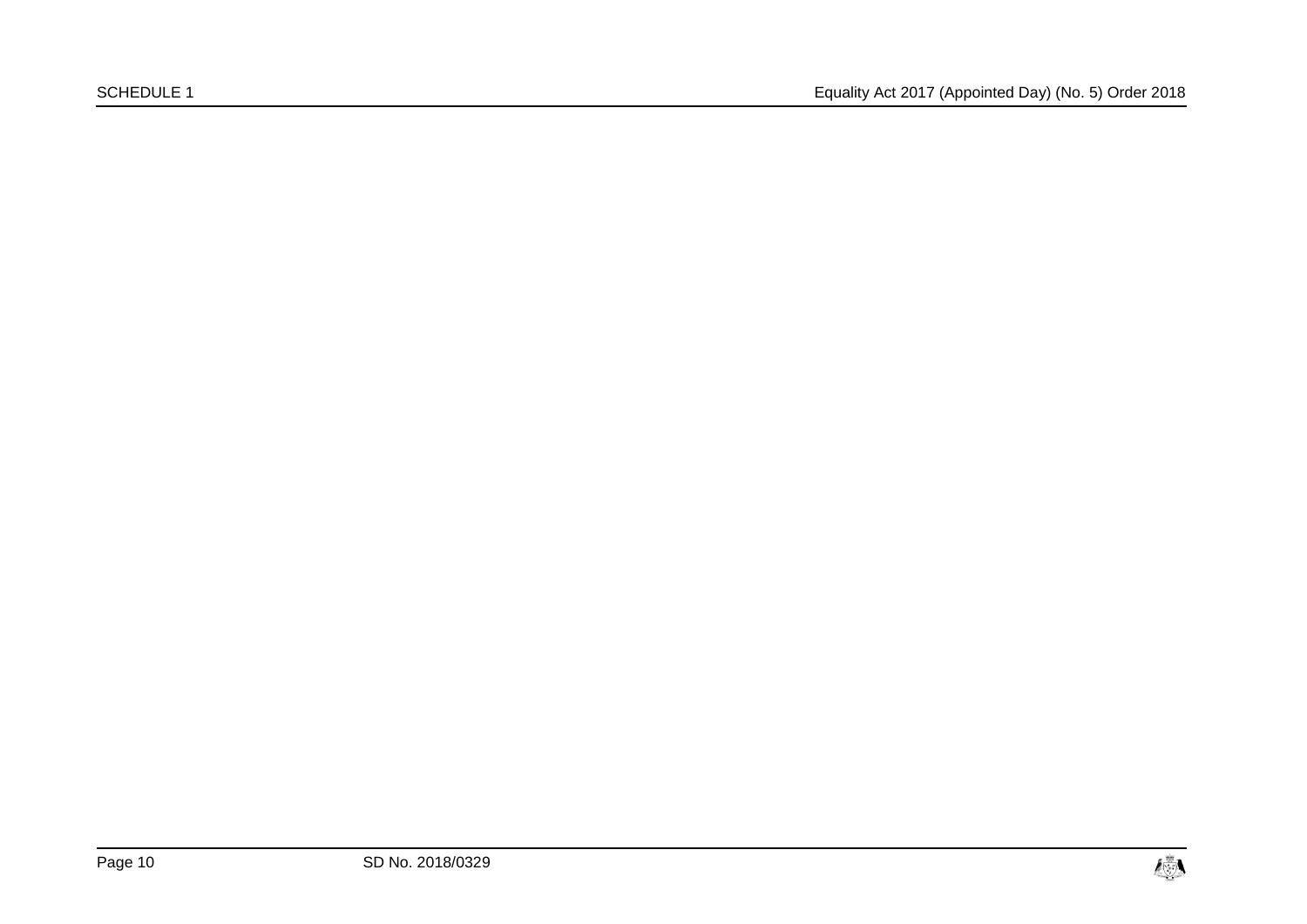| Provision          | Description                                                                      | Coming into operation on 1 January                                                                                                         | Coming into operation on 1 January                                                                                                                                                                         |
|--------------------|----------------------------------------------------------------------------------|--------------------------------------------------------------------------------------------------------------------------------------------|------------------------------------------------------------------------------------------------------------------------------------------------------------------------------------------------------------|
|                    |                                                                                  | 2019                                                                                                                                       | 2020                                                                                                                                                                                                       |
| Section 15         | Combined discrimination.                                                         | Not in operation, and not being commenced by this Order.                                                                                   |                                                                                                                                                                                                            |
| Section 16         | Discrimination arising from disability.                                          |                                                                                                                                            | For remaining purposes.                                                                                                                                                                                    |
| Section 17         | Gender reassignment discrimination: absence from<br>work.                        | For remaining purposes.                                                                                                                    |                                                                                                                                                                                                            |
| Section 18         | Pregnancy and maternity discrimination: non-work<br>cases.                       | For remaining purposes.                                                                                                                    |                                                                                                                                                                                                            |
| Section 19         | Pregnancy and maternity discrimination: work cases.                              | For remaining purposes.                                                                                                                    |                                                                                                                                                                                                            |
| Section 20         | Indirect discrimination.                                                         | Subsections $(1)$ , $(2)$ and $(3)(c)$ to $(h)$<br>for all remaining purposes.                                                             | For remaining purposes.                                                                                                                                                                                    |
| Sections 21 and 22 | The duty to make reasonable adjustments and failure<br>to comply with that duty. |                                                                                                                                            | For remaining purposes.                                                                                                                                                                                    |
| Section 23         | Regulations as to reasonable steps to be taken.                                  | Came into operation for all purposes on 1 January 2018 by virtue of article 3 of, and<br>the relevant entry in Schedule 1 to SD 2017/0384. |                                                                                                                                                                                                            |
| Section 24         | Comparison by reference to circumstances.                                        | Subsection (1), subject to paragraph<br>$(2)$ below.<br>Subsection (3).                                                                    | Subsection (1) for all remaining<br>purposes subject to paragraph 2<br>below, and subsection (2)(a) for all<br>purposes.<br>Note: subsection $(2)(b)$ not in operation<br>and not commenced by this Order. |
| Section 25         | Irrelevance of the alleged discriminator's<br>characteristics.                   | Subsection $(1)$ so far as it relates to<br>the protected characteristics other<br>than age and disability.                                | Subsection (1) for remaining<br>purposes.                                                                                                                                                                  |
| Section 26         | References to particular strands of discrimination.                              | Schedule 1 to, SD 2017/0384.                                                                                                               | Came into operation for all purposes on 1 January 2018 by virtue of article 3 of, and                                                                                                                      |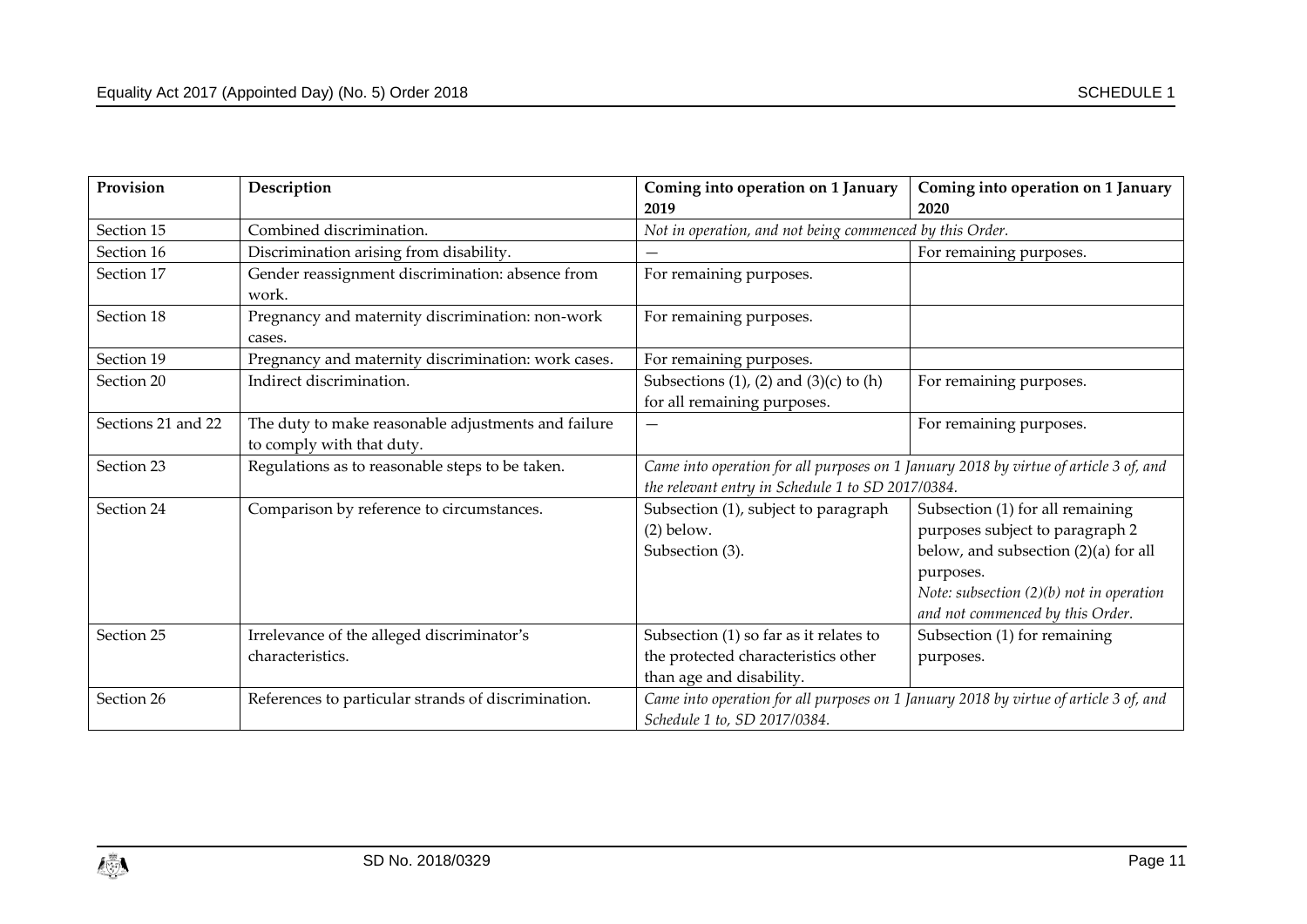| Provision  | Description                                            | Coming into operation on 1 January           | Coming into operation on 1 January |
|------------|--------------------------------------------------------|----------------------------------------------|------------------------------------|
|            |                                                        | 2019                                         | 2020                               |
| Section 27 | Harassment.                                            | For remaining purposes so far as             | For all remaining purposes.        |
|            |                                                        | relating to subsections $(1)$ to $(4)$ and   |                                    |
|            |                                                        | $(5)(c)$ to $(g)$ .                          |                                    |
| Section 28 | Victimisation.                                         | For remaining purposes.                      |                                    |
| Section 29 | Application of Part 3 (services and public functions). | For remaining purposes, except               | For all remaining purposes.        |
|            |                                                        | those relating to the protected              |                                    |
|            |                                                        | characteristics of age and disability.       |                                    |
| Section 30 | Provision of services etc.                             | Subsections (1) to $(6)$ and $(8)$ and $(9)$ | For all remaining purposes.        |
|            |                                                        | so far as relating to protected              |                                    |
|            |                                                        | characteristics except those age and         |                                    |
|            |                                                        | disability.                                  |                                    |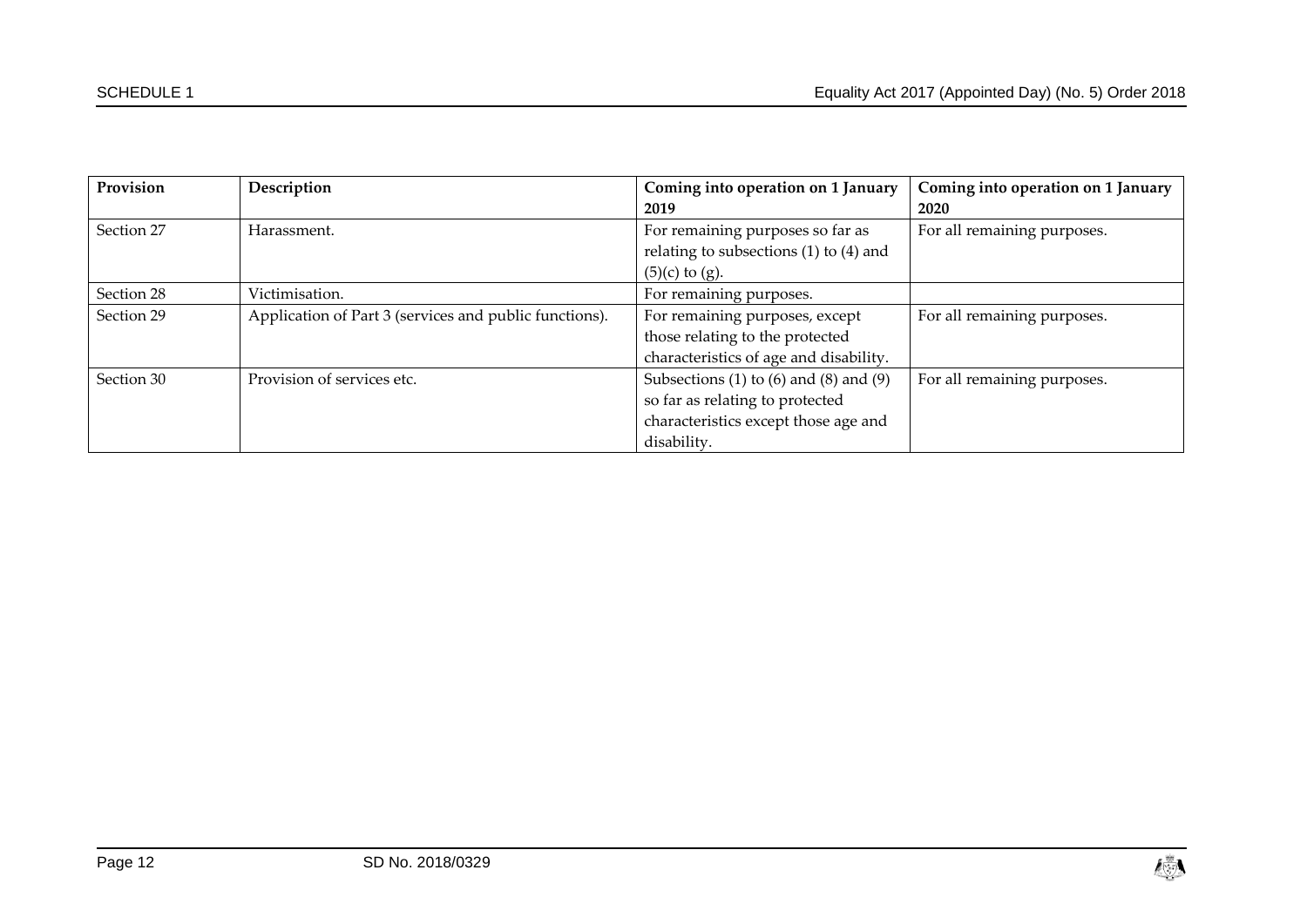| Provision         | Description                                 | Coming into operation on 1               | Coming into operation on 1   |
|-------------------|---------------------------------------------|------------------------------------------|------------------------------|
|                   |                                             | January 2019                             | January 2020                 |
| Section 31 and    | Services etc: interpretation and exceptions | In section 31 subsections $(1)$ to $(6)$ | Section 31 for all remaining |
| Schedules 2 and 3 |                                             | and $(8)$ so far as relating to the      | purposes.                    |
|                   |                                             | protected characteristics other than     |                              |
|                   |                                             | age and disability.                      |                              |
|                   |                                             |                                          | Schedule 2 for all purposes. |
|                   |                                             |                                          |                              |
|                   |                                             | In Schedule 3-                           | Schedule 3 for all remaining |
|                   |                                             | (a) paragraphs 1 to 3 for all            | purposes.                    |
|                   |                                             | purposes;                                |                              |
|                   |                                             | (b) paragraph 4 for all purposes;        |                              |
|                   |                                             | (c) paragraphs 7 to 9 for all            |                              |
|                   |                                             | purposes;                                |                              |
|                   |                                             | (d) Part 3 (health and care:             |                              |
|                   |                                             | paragraphs 10 to 12) for all purposes;   |                              |
|                   |                                             | (e) paragraphs 15 to 17 for all          |                              |
|                   |                                             | purposes.                                |                              |
|                   |                                             |                                          |                              |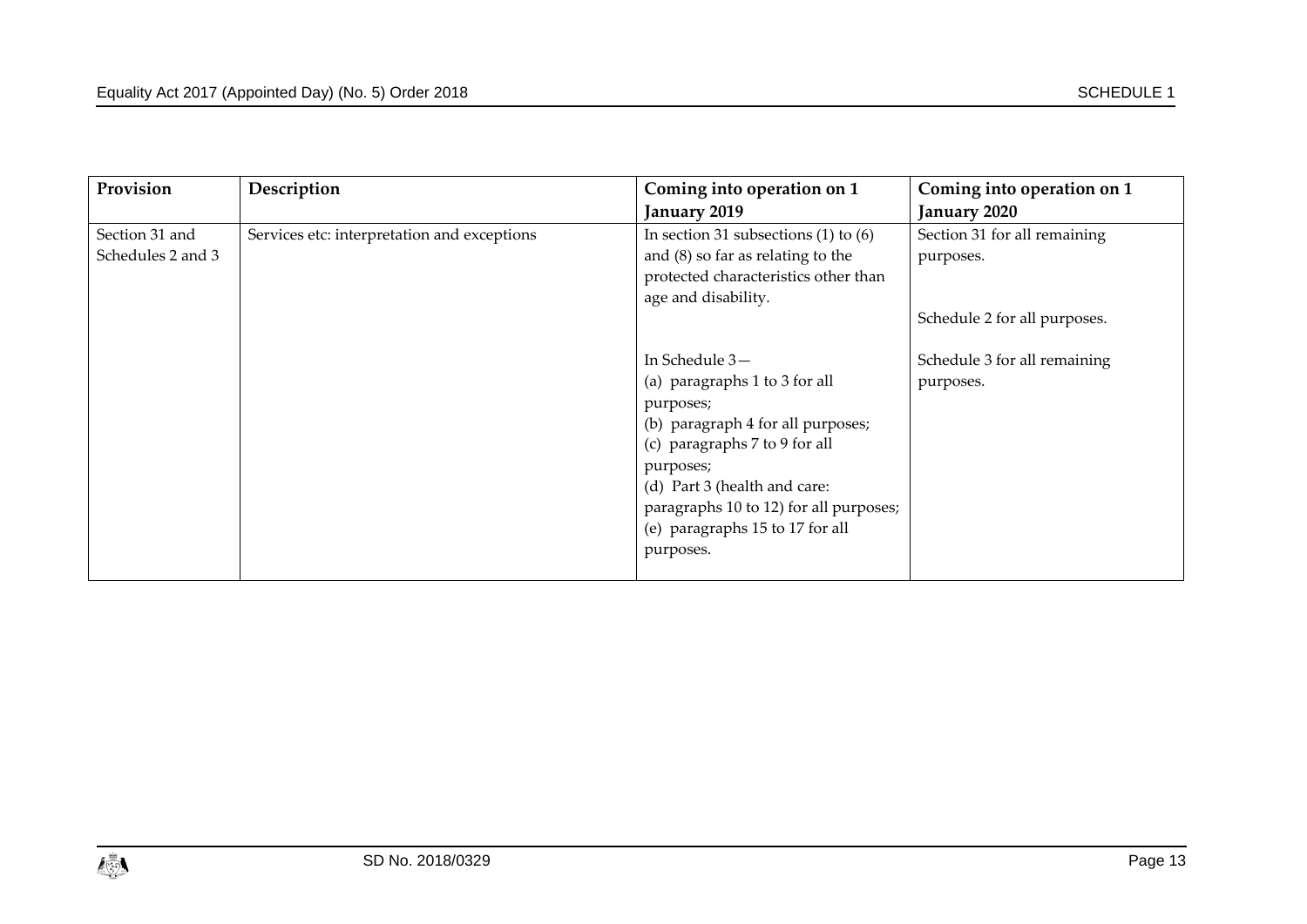| Section 31 and     | Services etc: interpretation and exceptions.    | (f) paragraphs 18 and 21 for all           |                              |
|--------------------|-------------------------------------------------|--------------------------------------------|------------------------------|
| Schedules 2 and 3  |                                                 | purposes so far as relating to             |                              |
| (continued)        |                                                 | protected characteristics other than       |                              |
|                    |                                                 | age or disability;                         |                              |
|                    |                                                 | (g) Part 6 (marriage: paragraphs 22        |                              |
|                    |                                                 | and 23) for all purposes;                  |                              |
|                    |                                                 | (h) paragraphs 24 to 28 for all            |                              |
|                    |                                                 | purposes;                                  |                              |
|                    |                                                 | (i) paragraph 29 for all purposes so       |                              |
|                    |                                                 | far as relating to protected               |                              |
|                    |                                                 | characteristics other than age or          |                              |
|                    |                                                 | disability;                                |                              |
|                    |                                                 | (j) paragraph 33 for all purposes;         |                              |
|                    |                                                 | (k) paragraph 37 for all purposes.         |                              |
|                    |                                                 |                                            |                              |
| Sections 32 to 35. | Premises (application of Part 4), disposals and | For all purposes except those relating     | For all remaining purposes.  |
|                    | permission for disposal and management)         | to the protected characteristic of         |                              |
|                    |                                                 | disability <sup>7</sup> .                  |                              |
| Section 36         | Leasehold and common parts                      |                                            | For all remaining purposes.  |
| Section 37 and     | Interpretation and exceptions                   | Section $37(1)$ to $(5)$ and $(7)$ for all | Section 37 for all remaining |
| Schedules 4 and 5  |                                                 | remaining purposes.                        | purposes.                    |
|                    |                                                 |                                            | Schedule 4 for all purposes. |
|                    |                                                 | In Schedule 5, paragraphs 1,3 and 5        | Schedule 5 for all remaining |
|                    |                                                 |                                            | purposes                     |

<sup>7</sup> The Part does not apply to age by virtue of section 32(1)(a).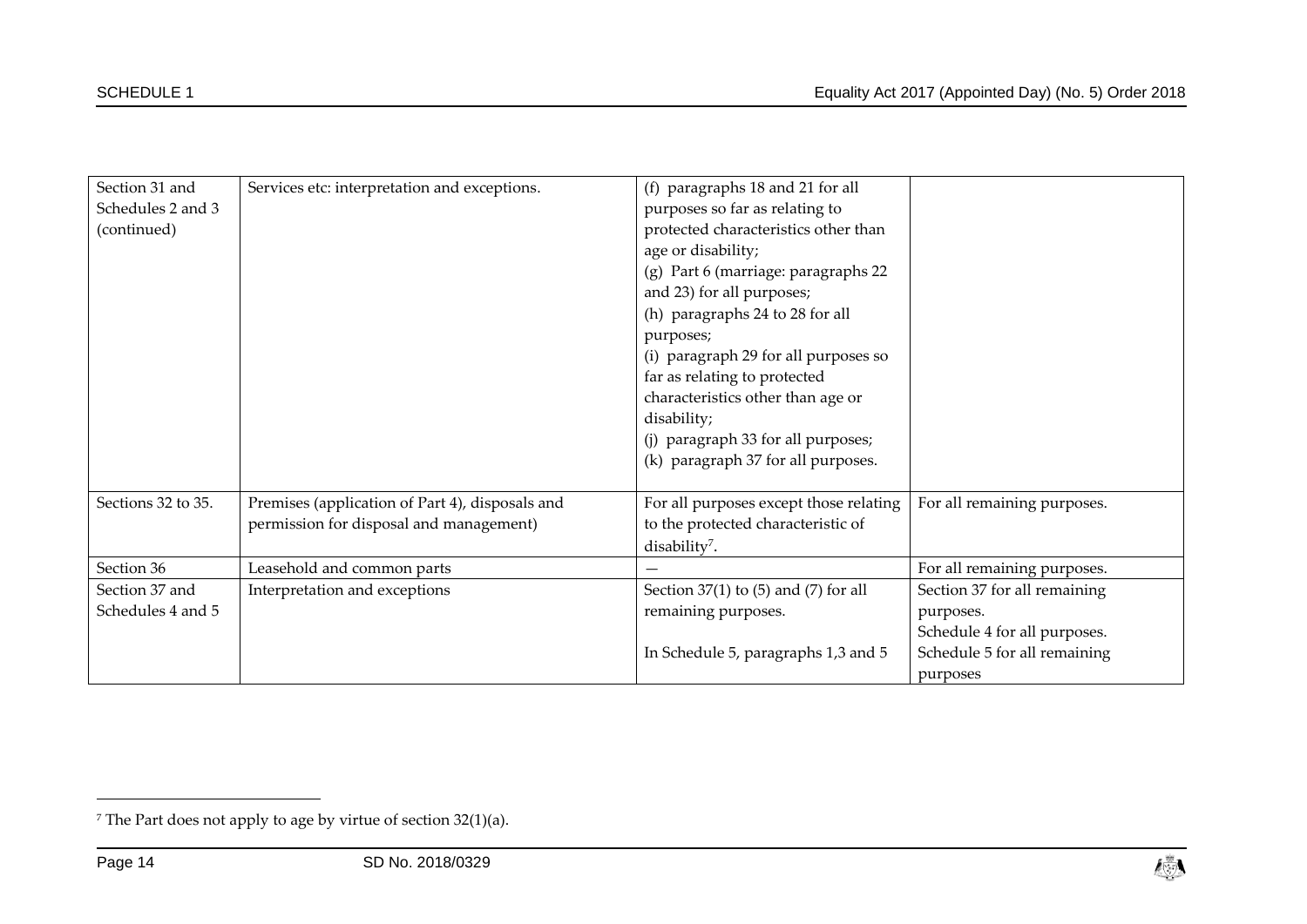| Provision  | Description                                             | Coming into operation on 1                     | Coming into operation on 1  |
|------------|---------------------------------------------------------|------------------------------------------------|-----------------------------|
|            |                                                         | January 2019                                   | January 2020                |
| Section 38 | Employees and applicants                                | Subsections (1) to (4) and (6) to (8)          | For all remaining purposes. |
|            |                                                         | for all remaining purposes so far as           |                             |
|            |                                                         | relating to protected characteristics          |                             |
|            |                                                         | other than age and disability.                 |                             |
| Section 39 | Employees and applicants: harassment                    | For all remaining purposes.                    |                             |
| Section 40 | Contract workers                                        | Subsections (1) to (3) and (5) to (7)          | For all remaining purposes. |
|            |                                                         | for all remaining purposes except so           |                             |
|            |                                                         | far as relating to the protected               |                             |
|            |                                                         | characteristics of age and disability.         |                             |
| Section 41 | Police                                                  | For all remaining purposes.                    |                             |
| Section 42 | Partnerships                                            | Subsections (1) to (6) and (8), for all        | For all remaining purposes. |
|            |                                                         | remaining purposes except so far as            |                             |
|            |                                                         | relating to the protected                      |                             |
|            |                                                         | characteristics of age and disability.         |                             |
| Section 43 | Limited liability companies under the Limited Liability | For all remaining purposes except so           | For all remaining purposes. |
|            | Companies Act 1996                                      | far as relating to the protected               |                             |
|            |                                                         | characteristics of age and disability.         |                             |
| Section 44 | Personal offices: appointments etc                      | Subsections (1) to (8) and (10) to (12)        | For all remaining purposes. |
|            |                                                         | for all remaining purposes except so           |                             |
|            |                                                         | far as relating to the protected               |                             |
|            |                                                         | characteristics of age and disability.         |                             |
| Section 45 | Public offices: appointments etc                        | Subsections $(1)$ to $(10)$ and $(12)$ for all | For all remaining purposes. |
|            |                                                         | remaining purposes except so far as            |                             |
|            |                                                         | relating to the protected                      |                             |
|            |                                                         | characteristics of age and disability.         |                             |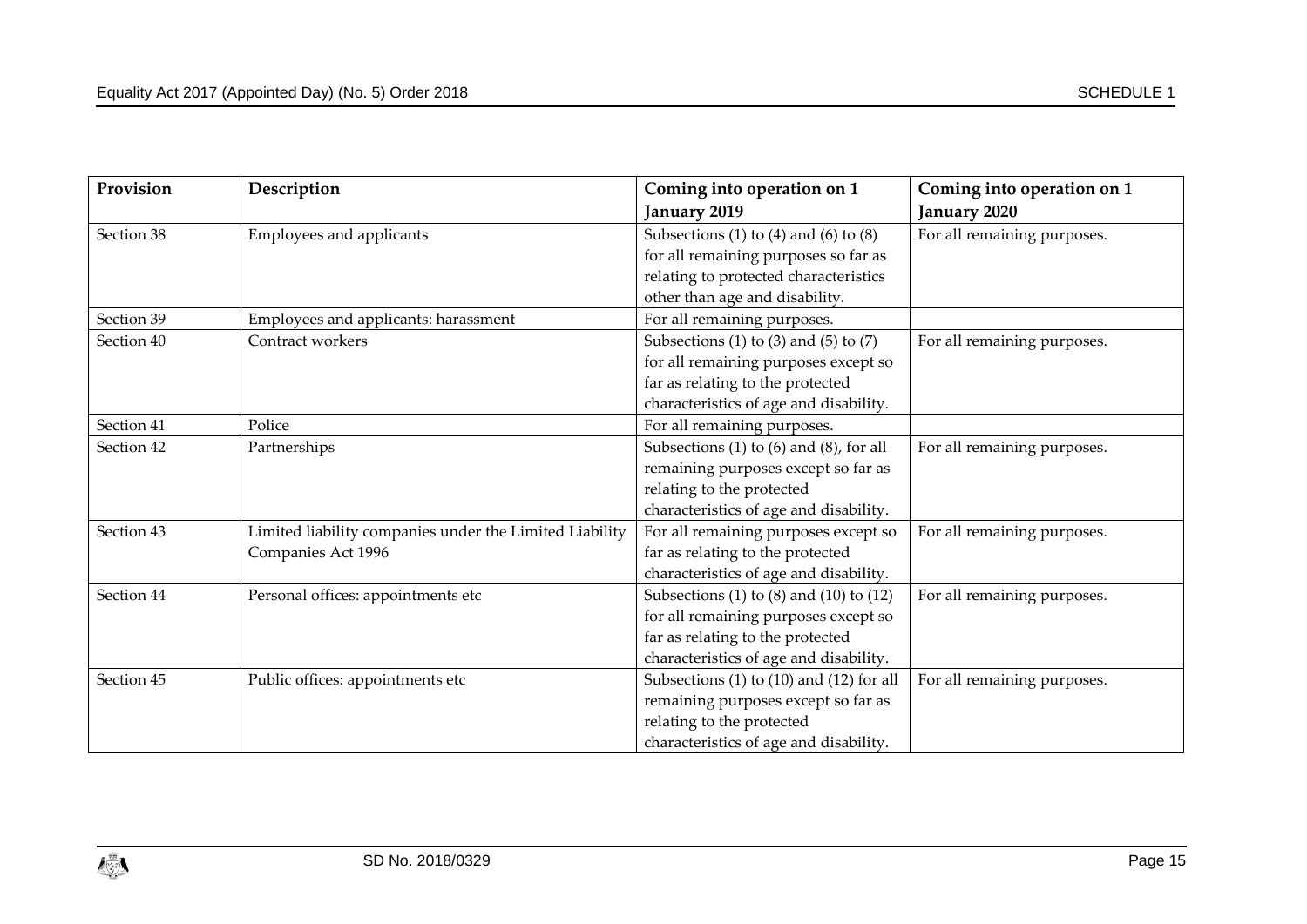| Provision      | Description                                          | Coming into operation on 1                   | Coming into operation on 1  |
|----------------|------------------------------------------------------|----------------------------------------------|-----------------------------|
|                |                                                      | January 2019                                 | January 2020                |
| Section 46     | Public offices recommendations for appointments etc. | Subsections $(1)$ to $(3)$ and $(5)$ for all | For all remaining purposes. |
|                |                                                      | purposes except so far as relating to        |                             |
|                |                                                      | the protected characteristics of age         |                             |
|                |                                                      | and disability.                              |                             |
| Section 47 and | Interpretation and exceptions                        | For all remaining purposes.                  |                             |
| Schedule 6     |                                                      |                                              |                             |
| Section 48     | Qualification bodies                                 | Subsections (1) to (5) and (8) to (11),      | For all remaining purposes. |
|                |                                                      | except so far as relating to the             |                             |
|                |                                                      | protected characteristics of age and         |                             |
|                |                                                      | disability.                                  |                             |
| Section 49     | Employment service-providers                         | Subsections (1) to (5) and (8) to (12)       | For all remaining purposes. |
|                |                                                      | except so far as relating to the             |                             |
|                |                                                      | protected characteristics of age and         |                             |
|                |                                                      | disability.                                  |                             |
| Section 50     | Trade organisations                                  | Subsections (1) to (5) and (7) except        | For all remaining purposes. |
|                |                                                      | so far as relating to the protected          |                             |
|                |                                                      | characteristics of age and disability.       |                             |
| Section 51     | Official business of local authority members         | Subsections $(1)$ to $(5)$ and $(7)$ except  | For all remaining purposes. |
|                |                                                      | so far as relating to the protected          |                             |
|                |                                                      | characteristics of age and disability.       |                             |
| Section 52     | Enquiries about disability and health                |                                              | For all remaining purposes. |
| Section 53     | Non-discrimination rule                              | Subsections (1) to (10) except so far        | For all remaining purposes. |
|                |                                                      | as relating to the protected                 |                             |
|                |                                                      | characteristics of age and disability.       |                             |
| Section 54     | Non-discrimination alterations                       | For purposes except so far as relating       | For all remaining purposes. |
|                |                                                      | to the protected characteristics of age      |                             |
|                |                                                      | and disability.                              |                             |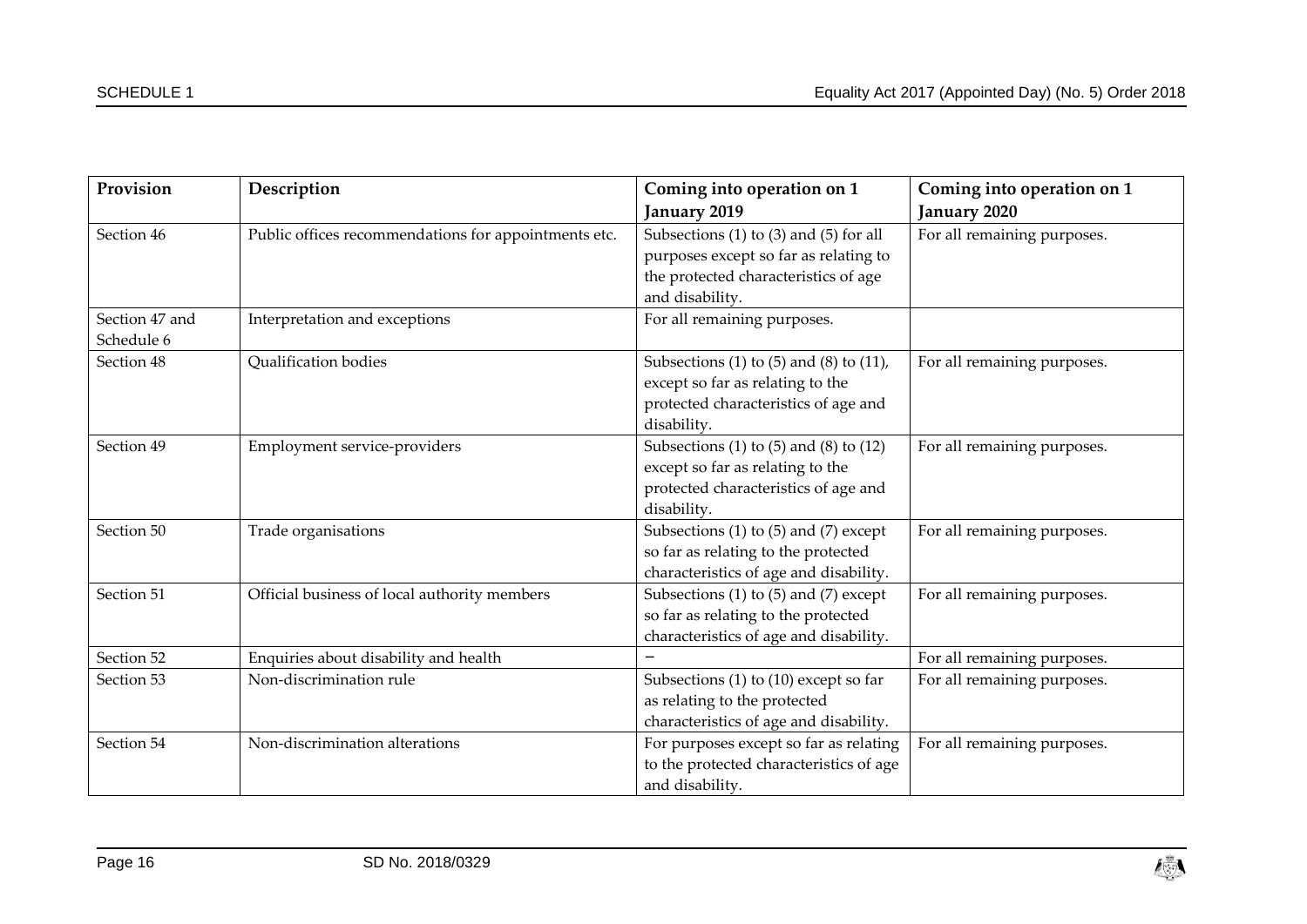| Provision          | Description                                             | Coming into operation on 1                                                                                                                                                       | Coming into operation on 1                                       |
|--------------------|---------------------------------------------------------|----------------------------------------------------------------------------------------------------------------------------------------------------------------------------------|------------------------------------------------------------------|
|                    |                                                         | January 2019                                                                                                                                                                     | January 2020                                                     |
| Section 55         | Communications                                          |                                                                                                                                                                                  | For all remaining purposes.                                      |
| Section 56         | Relevant types of work                                  | For all purposes other than those<br>relating to the concept of work of<br>equal value (see section $57(1)(c)$ and<br>$(6)$ ).                                                   | For all remaining purposes.                                      |
| Section 57         | Equal work                                              | For all remaining purposes so far as<br>relating to paragraphs (a) and (b) of<br>subsection $(1)$ and subsections $(2)$ to<br>(5) insofar as they relate to those<br>paragraphs. | For all remaining purposes.                                      |
| Section 58         | Sex equality clause                                     | For all remaining purposes other<br>than those relating to the concept of<br>work of equal value.                                                                                | For all remaining purposes.                                      |
| Section 59         | Sex equality rule $-$ occupational pension schemes.     | For all remaining purposes other<br>than those relating to the concept of<br>work of equal value.                                                                                | For all remaining purposes.                                      |
| Section 60         | Sex equality rule: consequential alteration of schemes. | For all remaining purposes other<br>than those relating to the concept of<br>work of equal value.                                                                                | For all remaining purposes.                                      |
| Section 61         | Defence of material factor                              | For all remaining purposes other<br>than those relating to the concept of<br>work of equal value.                                                                                | For all remaining purposes.                                      |
| Section 62         | Exclusion of sex discrimination provisions              | For all remaining purposes.                                                                                                                                                      |                                                                  |
| Section 63         | Sex discrimination in relation to contractual pay       |                                                                                                                                                                                  | For all remaining purposes, but<br>subject to paragraph 3 below. |
| Sections 64 to 68  | Pregnancy and maternity equality                        | For all remaining purposes.                                                                                                                                                      |                                                                  |
| Sections 69 and 70 | Disclosure of information                               | For all remaining purposes.                                                                                                                                                      |                                                                  |
| Section 71         | Comparators                                             | For all remaining purposes.                                                                                                                                                      |                                                                  |

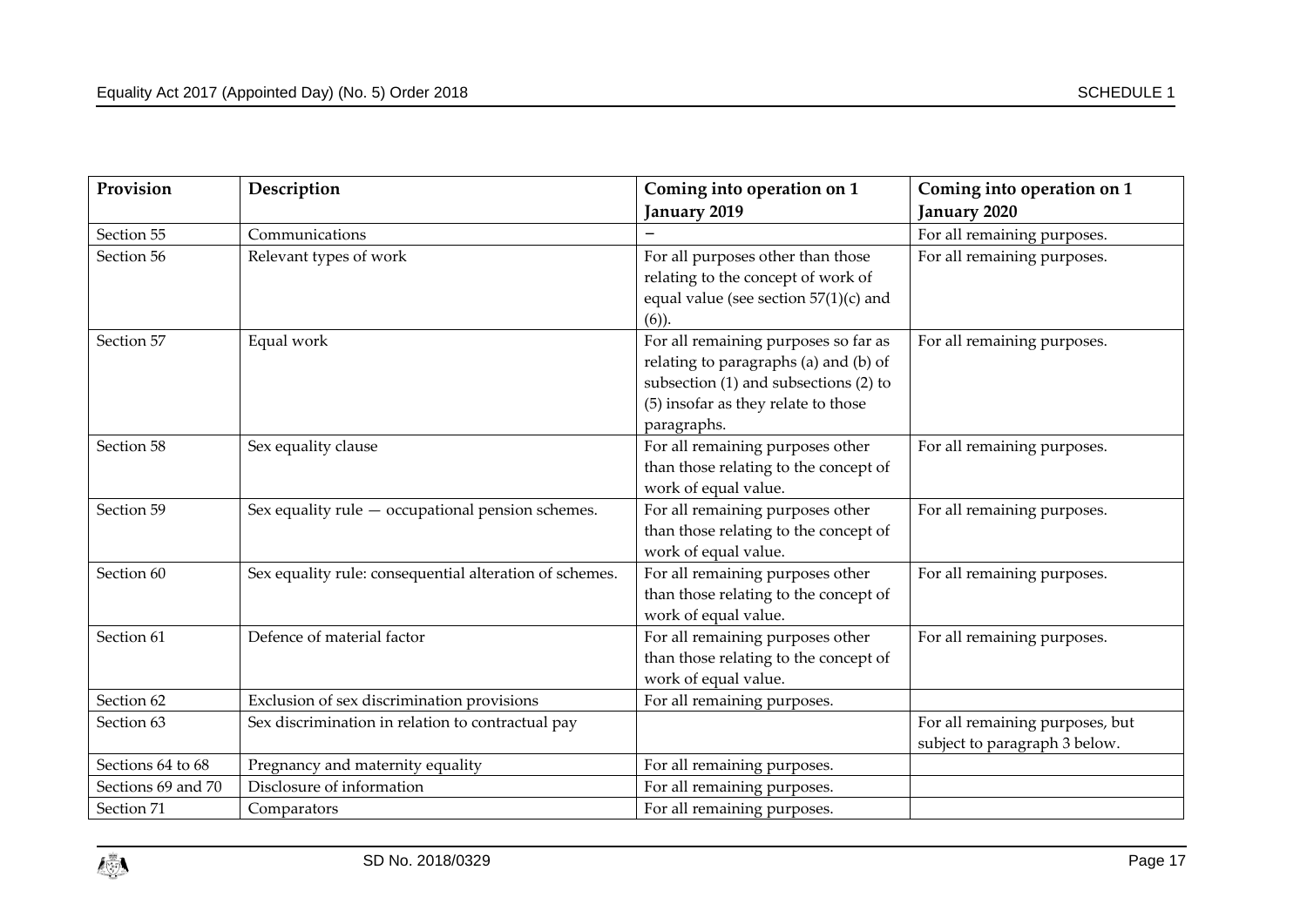| Provision                           | Description                              | Coming into operation on 1<br>January 2019                                                                                                                                               | Coming into operation on 1<br>January 2020                           |
|-------------------------------------|------------------------------------------|------------------------------------------------------------------------------------------------------------------------------------------------------------------------------------------|----------------------------------------------------------------------|
| Section 72 and<br>Schedule 7        | Interpretation and exceptions            | For all remaining purposes.                                                                                                                                                              |                                                                      |
| Section 73                          | Offshore work                            | Came into operation for all purposes on 1 January 2018.                                                                                                                                  |                                                                      |
| Section 74                          | International pension arrangements       | Came into operation for all purposes on 1 January 2018.                                                                                                                                  |                                                                      |
| Section 75 and<br>Schedules 8 and 9 | Interpretation and exceptions for Part 5 | Subsections $(1)$ to $(5)$ for all<br>remaining purposes.                                                                                                                                | Subsection (6) and Schedule 8 for all<br>purposes                    |
|                                     |                                          | Subsection (7) so far as relating to<br>Schedule 9, Parts 1 and 3 other than<br>paragraph $15(1)$ to $(3).$ <sup>8</sup>                                                                 | Subsection (7) and Schedule 9, Part 2<br>for all remaining purposes. |
| Section 76                          | Application of Division 1 of Part 6      | For all remaining purposes.                                                                                                                                                              |                                                                      |
| Section 77                          | Pupils: admission and treatment etc.     | Subsections $(1)$ to $(5)$ , $(7)$ and $(8)$<br>except so far as relating to the<br>protected characteristic of disability.                                                              | For all remaining purposes.                                          |
| Section 78                          | Victimisation of pupils etc.             | For all remaining purposes.                                                                                                                                                              |                                                                      |
| Section 79 and<br>Schedule 10       | Disabled pupils: accessibility           |                                                                                                                                                                                          | For all remaining purposes.                                          |
| Section 80 and<br>Schedule 11       | Interpretation and exceptions            | Section 80 and Schedule 11, Part 1 for<br>all remaining purposes.                                                                                                                        | For all remaining purposes.                                          |
| Section 81                          | Students: admission and treatment etc    | Section 81(1) to $(3)$ , $(6)$ $(a)$ and $(b)$ , $(7)$<br>and (8) for all remaining purposes,<br>except so far as relating to the<br>protected characteristics of age and<br>disability. | For all remaining purposes.                                          |

<sup>&</sup>lt;sup>8</sup> The excepted provisions in paragraph 15 of Schedule 9 are not being commenced because the corresponding provisions in the UK were found to be incompatible with the Convention rights.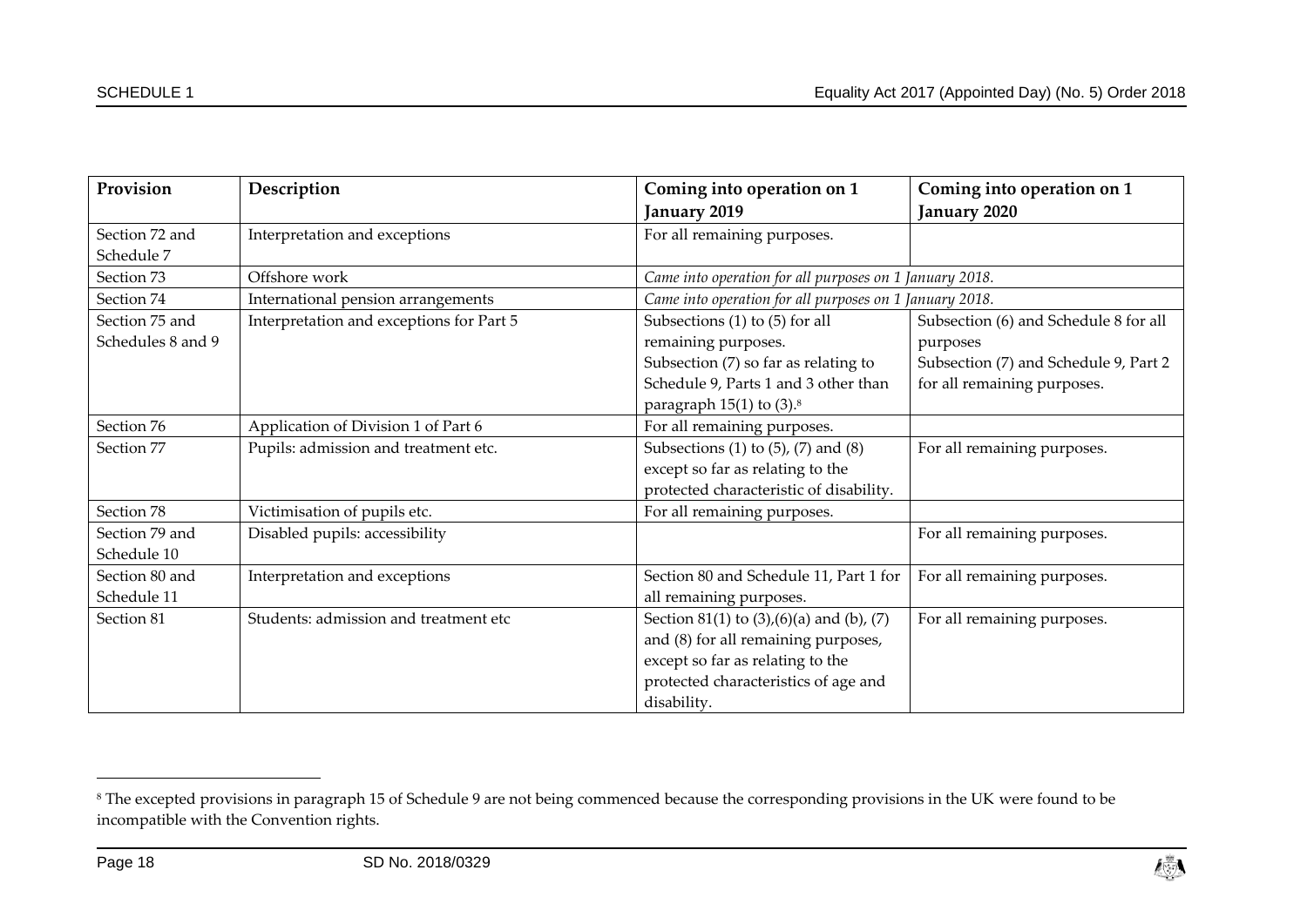| Section 82                    | Further and higher education courses              | Subsections (1) to $(6)$ , $(8)$ and $(9)$ for          | For all remaining purposes.   |
|-------------------------------|---------------------------------------------------|---------------------------------------------------------|-------------------------------|
|                               |                                                   | all remaining purposes except so far                    |                               |
|                               |                                                   | as relating to the protected                            |                               |
|                               |                                                   | characteristics of age and disability.                  |                               |
| Section 83 and                | Disabled students at further and higher education |                                                         | For all remaining purposes.   |
| Schedule 12                   | institutions: accessibility                       |                                                         |                               |
| Section 84                    | Recreational or training facilities               | Subsections (1) to (5) and (7) to (9)                   | For remaining purposes.       |
|                               |                                                   | for all remaining purposes except so                    |                               |
|                               |                                                   | far as relating to the protected                        |                               |
|                               |                                                   | characteristics of age and disability.                  |                               |
| Section 85 and                | Interpretation and exceptions                     | Section 85 for all remaining                            |                               |
| Schedule 13                   |                                                   | purposes.                                               |                               |
|                               |                                                   |                                                         |                               |
|                               |                                                   | For all purposes relating to Schedule                   | Schedule 13 for all remaining |
|                               |                                                   | 13 paragraphs 1 to 3.                                   | purposes.                     |
|                               |                                                   |                                                         |                               |
| Section 86                    | Application of this Division                      | For all remaining purposes.                             |                               |
| Section 87                    | Qualifications bodies                             | For the purposes of subsections (1) to                  | For all remaining purposes.   |
|                               |                                                   | (5) except so far as relating to age                    |                               |
|                               |                                                   | and disability.                                         |                               |
| Section 88                    | Interpretation                                    | For all remaining purposes.                             |                               |
| Section 89 and                | Reasonable adjustments                            | $-\!$ $-$                                               | For remaining purposes.       |
| Schedule 14                   |                                                   |                                                         |                               |
| Section 90                    | <b>Educational charities</b>                      | Came into operation for all purposes on 1 January 2018. |                               |
| Section 91 to 93 <sup>9</sup> | Associations, members and associates and guests.  | For all purposes except those relating                  | For all remaining purposes.   |
|                               |                                                   | to the protected characteristics of age                 |                               |
|                               |                                                   | and disability.                                         |                               |

 $\overline{a}$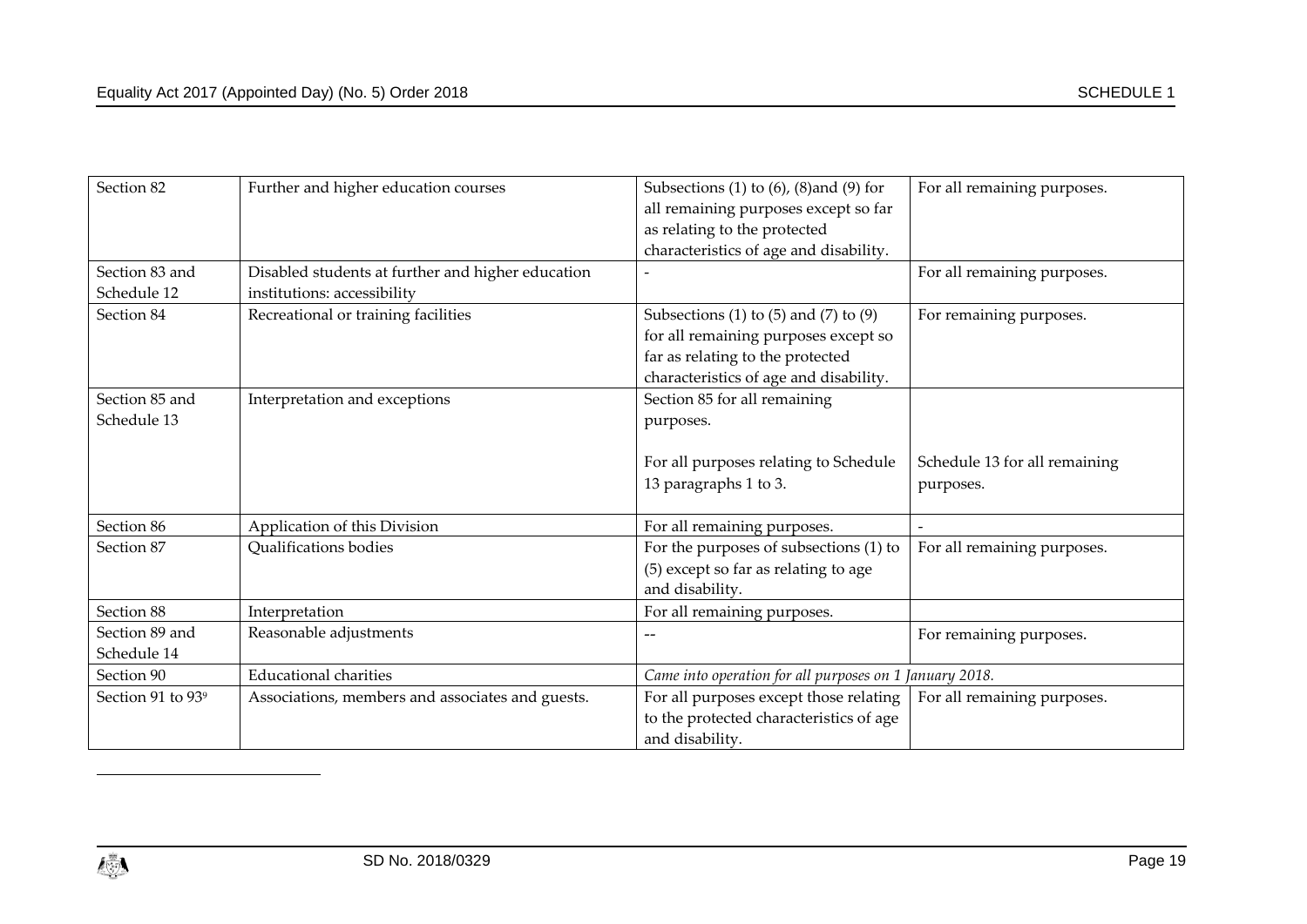| Section 94         | Sections 92 and 93: further provisions                  |                                              | For all remaining purposes.     |
|--------------------|---------------------------------------------------------|----------------------------------------------|---------------------------------|
| Section 95         | Interpretation, reasonable adjustments and exceptions   | Subsections $(1)$ to $(6)$ and $(8)$ for all |                                 |
|                    | for the purposes of Part 7.                             | purposes.                                    |                                 |
| Schedule 15 and    | Reasonable adjustments.                                 |                                              | For all remaining purposes.     |
| Schedule 16        | Exceptions                                              | For the purposes of paragraphs 1             |                                 |
|                    |                                                         | and 3 of Schedule 16.                        |                                 |
| Section 96         | Relationships that have ended                           | Subsections (1) to (3), (6) and (7) for      | For all remaining purposes.     |
|                    |                                                         | all purposes except those relating to        |                                 |
|                    |                                                         | the protected characteristics of age         |                                 |
|                    |                                                         | and disability.                              |                                 |
| Sections 97 to 100 | Prohibited conduct: liability of employers, principals, | Sections 97 to 99, and 100(1) to (5) for     | For all remaining purposes.     |
|                    | employees and agents and conduct ancillary to           | all purposes except those relating to        |                                 |
|                    | contraventions                                          | the protected characteristics of age         |                                 |
|                    |                                                         | and disability.                              |                                 |
| Section 101        | Enforcement: proceedings                                | For all remaining purposes except            | For all remaining purposes.     |
|                    |                                                         | those relating to the protected              |                                 |
|                    |                                                         | characteristics of age and disability.       |                                 |
| Section 102        | Definitions relating to the Employment and Equality     | For all purposes.                            |                                 |
|                    | Tribunal                                                |                                              |                                 |
| Section 103        | The Employment and Equality Tribunal                    | For all purposes other than those            | For all remaining purposes, but |
|                    |                                                         | relating to the protected                    | subject to paragraph 4 of this  |
|                    |                                                         | characteristics of age and disability,       | Schedule.                       |
|                    |                                                         | but subject to paragraph 4 of this           |                                 |
|                    |                                                         | Schedule                                     |                                 |
| Section 104 to 109 | The Employment and Equality Tribunal: conciliation,     | For all purposes relating to the             | For all remaining purposes.     |
| and Schedules 17   | jurisdiction in goods and services cases, immigration   | provisions in column 1 other than            |                                 |
| and 18             | and education cases.                                    | section $109(8)(a)$ .                        |                                 |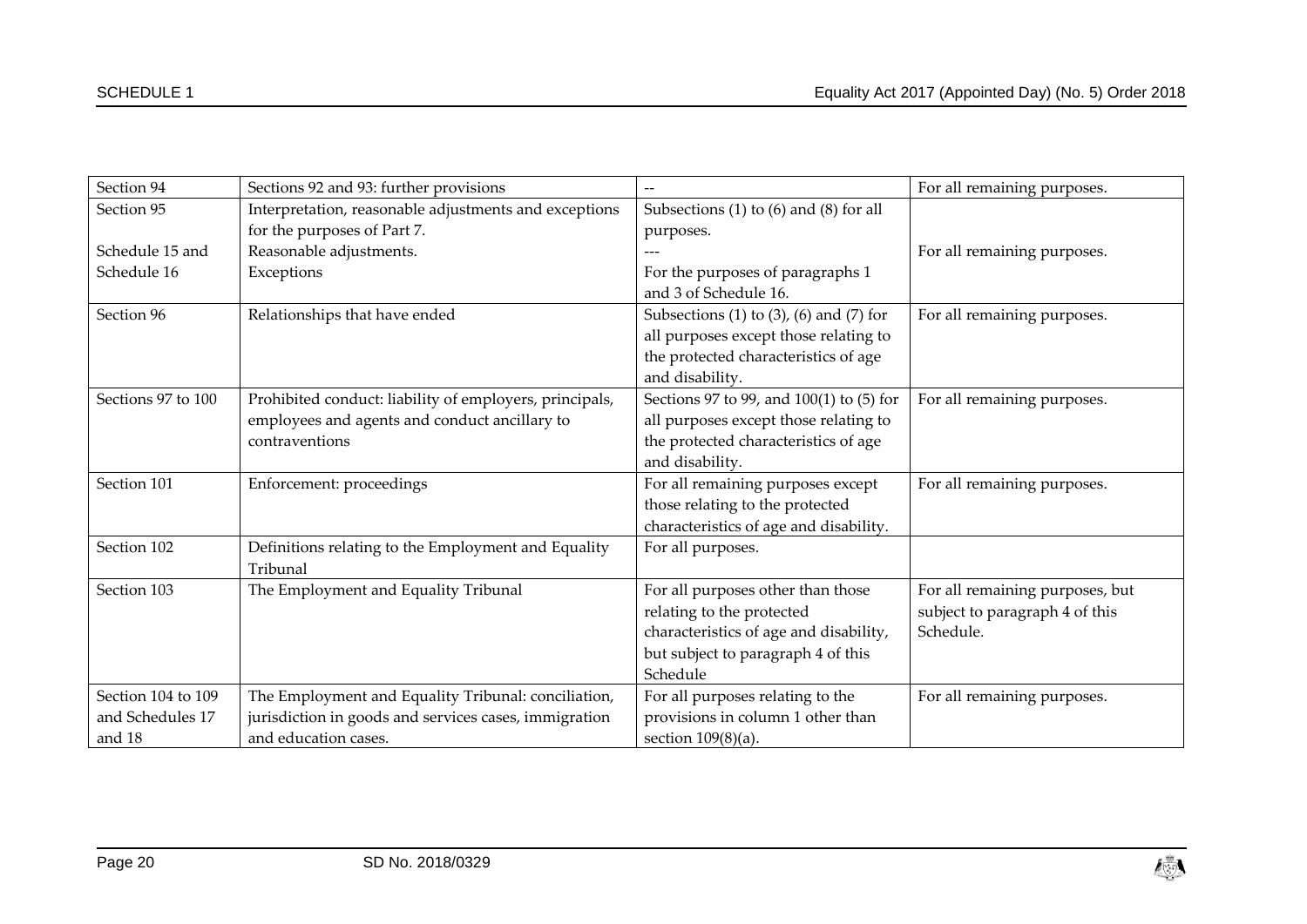| Sections 110 to 120     | Jurisdiction etc of the Tribunal in work cases                                                              | For all purposes except those relating<br>to the concept of work of equal value<br>in relation to sections 112, 118 and<br>119.                                                                                                        | For all remaining purposes. |
|-------------------------|-------------------------------------------------------------------------------------------------------------|----------------------------------------------------------------------------------------------------------------------------------------------------------------------------------------------------------------------------------------|-----------------------------|
| Section 121             | Assessment of whether work is of equal value                                                                |                                                                                                                                                                                                                                        | For all remaining purposes. |
| Section 122             | Remedies in non-pensions cases                                                                              | For all purposes other than those<br>relating to the concept of work of<br>equal value.                                                                                                                                                | For all remaining purposes. |
| Sections 123 to 136     | Provisions in respect of remedies, appeals and<br>miscellaneous matters relating to Tribunal<br>proceedings | For all purposes except those relating<br>to the concept of work of equal value<br>in sections 123 and 124, and to the<br>protected characteristics of age and<br>disability and the concept of work of<br>equal value in section 127. | For all remaining purposes. |
| Sections 137 and<br>138 | Contracts etc and unenforceable terms                                                                       | For all purposes other than those<br>relating to the protected<br>characteristics of age and disability.                                                                                                                               | For all remaining purposes. |
| Section 139             | Contracting out                                                                                             | For all purposes, except those<br>relating to the concept of work of<br>equal value.                                                                                                                                                   | For all remaining purposes. |
| Sections 140 and<br>141 | Void and unenforceable terms etc.                                                                           | For all remaining purposes.                                                                                                                                                                                                            |                             |
| Section 142             | Interpretation for Part 10                                                                                  | For all remaining purposes.                                                                                                                                                                                                            |                             |
| Sections 143 to 145     | Advancement of equality: public sector equality duty                                                        | For all remaining purposes.                                                                                                                                                                                                            |                             |
| Sections 146 and<br>147 | Advancement of equality: positive action                                                                    | For all purposes other than those<br>relating to the protected<br>characteristics of age and disability<br>and the concept of work of equal<br>value.                                                                                  | For all remaining purposes. |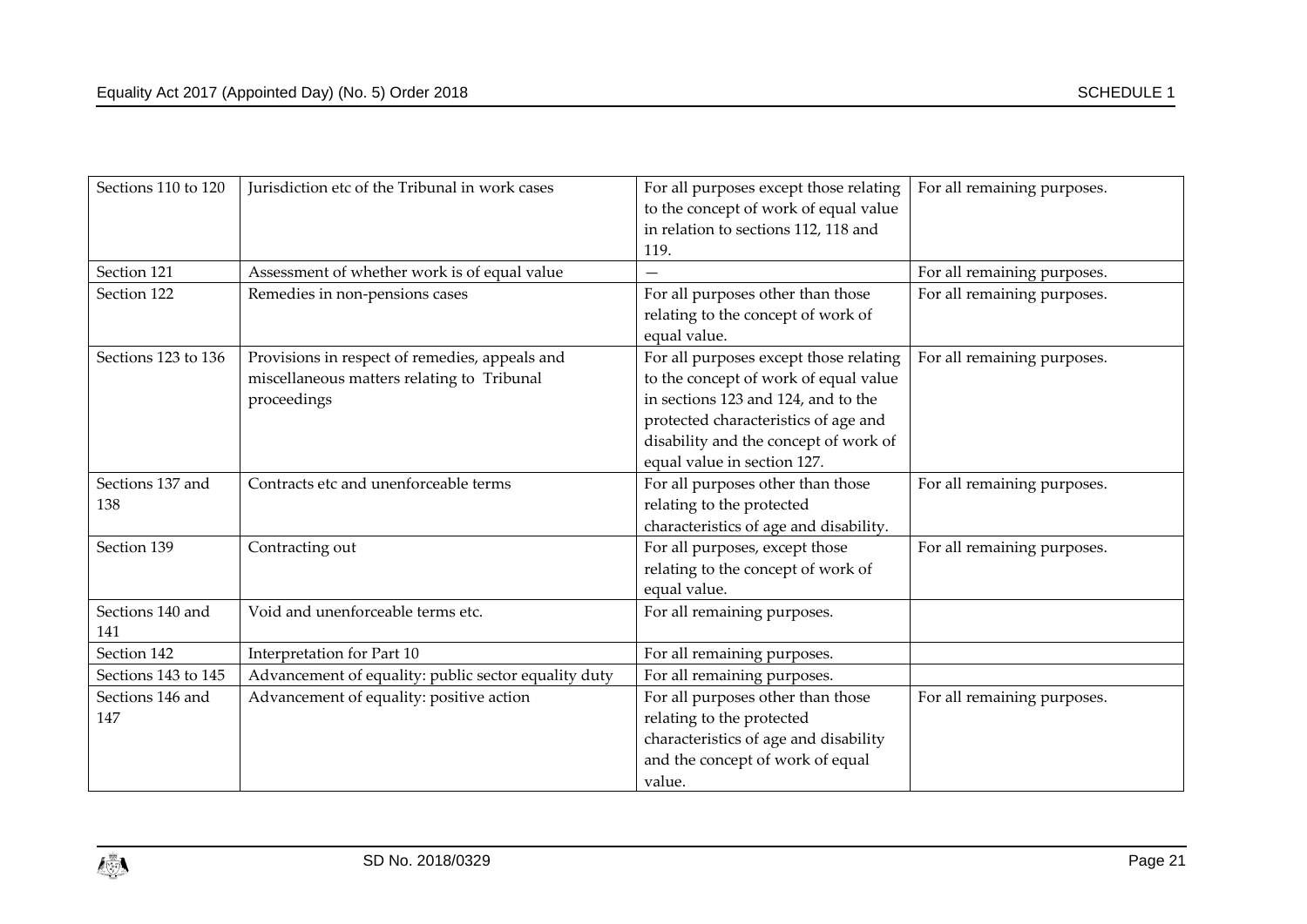| Part 12 (sections   | Disability: miscellaneous                       |                                                                                       | For all remaining purposes                                                            |
|---------------------|-------------------------------------------------|---------------------------------------------------------------------------------------|---------------------------------------------------------------------------------------|
| 148 and 149, and    |                                                 |                                                                                       |                                                                                       |
| Schedule 19).       |                                                 |                                                                                       |                                                                                       |
| Part 13 (sections   | General exceptions                              |                                                                                       | These provisions came into operation for all purposes on 1 January 2018 by virtue of  |
| 150 to 156 and      |                                                 | article 3 of, and Schedule 1 to SD 2017/0384.                                         |                                                                                       |
| Schedules 20 and    |                                                 |                                                                                       |                                                                                       |
| 21)                 |                                                 |                                                                                       |                                                                                       |
| Sections 157 to 159 | Codes of practice and arrangements promoting    |                                                                                       | These provisions came into operation for all purposes on 1 January 2018 by virtue of  |
|                     | equality.                                       | article 3 of, and Schedule 1 to SD 2017/0384.                                         |                                                                                       |
| Section 160         | Manx ships, aircraft and hovercraft and those   |                                                                                       | This provision came into operation for all purposes on 1 January 2018 by virtue of    |
|                     | employed aboard them.                           | article 3 of, and Schedule 1 to, SD 2017/0384. The section is subject to the          |                                                                                       |
|                     |                                                 | transitional provision in paragraph 5 of this Schedule.                               |                                                                                       |
| Section 161         | Crown application                               | This provision came into operation for all purposes on 1 January 2018 by virtue of    |                                                                                       |
|                     |                                                 | article 3 of, and Schedule 1 to SD 2017/0384.                                         |                                                                                       |
| Section 162         | Tynwald Equality Consultative Council           |                                                                                       |                                                                                       |
| Section 163         | Information society services                    | Came into operation for all purposes on 1 January 2018 by virtue of article 3 of, and |                                                                                       |
|                     |                                                 | Schedule 1 to SD 2017/0384.                                                           |                                                                                       |
| Section 164         | Gender identity and expression.                 |                                                                                       | Came into operation for all purposes on 1 January 2018 by virtue of article 3 of, and |
| Section 165         | Application of UK and European Union equality   | Schedule 1 to SD 2017/0384.                                                           |                                                                                       |
|                     | legislation                                     |                                                                                       |                                                                                       |
| Section 166         | Employment legislation amended                  | See Schedule 2 below.                                                                 |                                                                                       |
| Section 167         | Exercise of powers to make statutory documents. |                                                                                       | Came into operation for all purposes on 1 January 2018 by virtue of article 3 of, and |
|                     |                                                 | Schedule 1 to SD 2017/0384.                                                           |                                                                                       |
| Section 168         | Tynwald procedure for statutory documents       |                                                                                       | Came into operation for all purposes on 1 January 2018 by virtue of article 3 of, and |
| Section 169         | Consequential and minor amendments              | Schedule 1 to SD 2017/0384.                                                           |                                                                                       |
|                     |                                                 | See Schedule 3 below.                                                                 |                                                                                       |
| Section 170         | Repeals                                         | See Schedule 4 below.                                                                 |                                                                                       |
| Section 171 and     | Glossary                                        | Came into operation for all purposes on 1 January 2018 by virtue of article 3 of, and |                                                                                       |
| Schedule 25         |                                                 | Schedule 1 to SD 2017/0384.                                                           |                                                                                       |

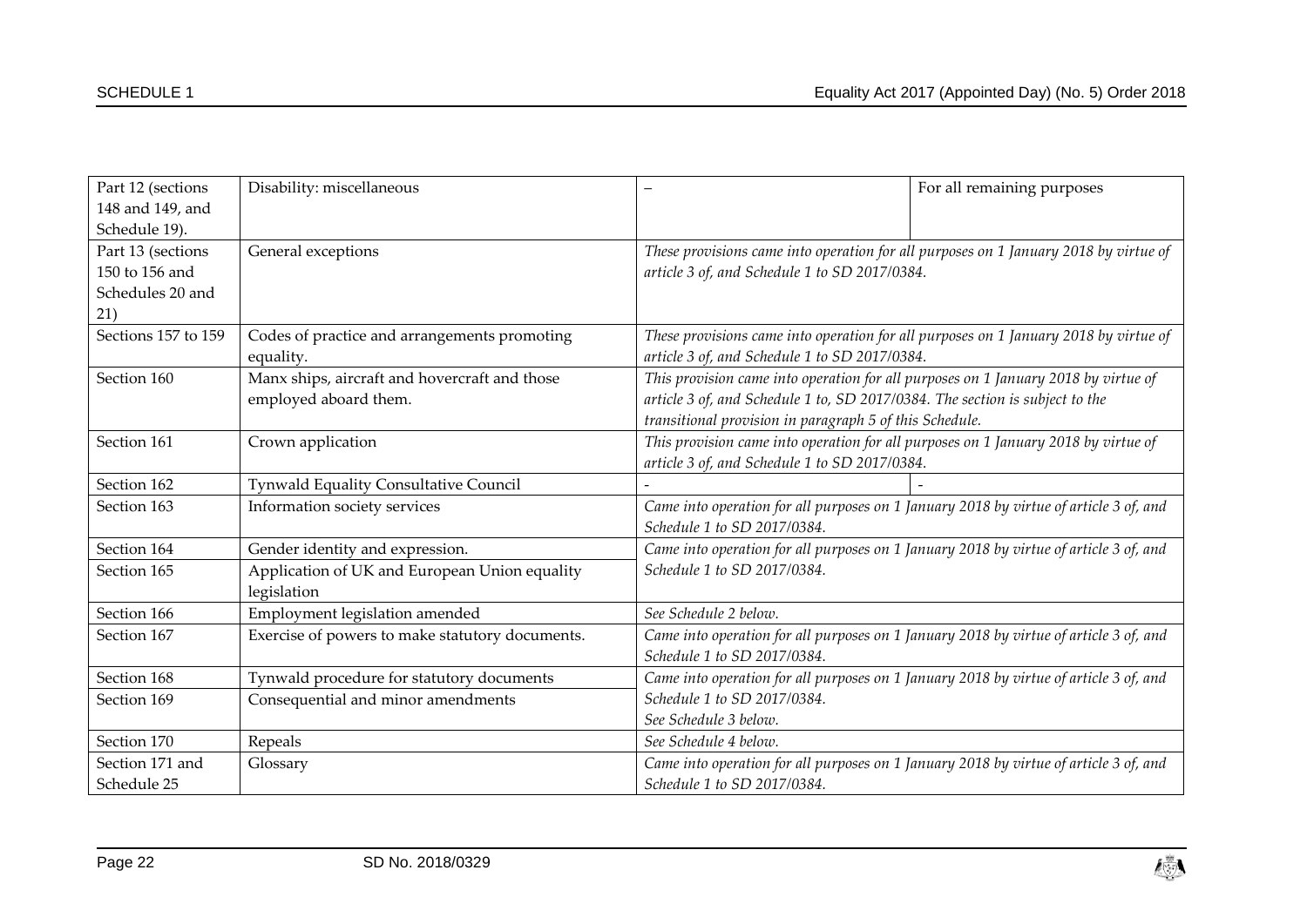#### **2 Transitional modification of section 24**

Until section 15 (dual discrimination) comes into operation, in section 24(1) omit "15" (and the comma preceding it).

#### **3 Transitional modification of section 63**

Until section 15 comes into operation, omit the words in section 63(2) following "(direct discrimination)".

#### **4 Transitional modification of section 103**

- (1) Until the repeal of section 159 of the Employment Act 2006 (enforcement of awards etc, of Tribunal) comes into operation—
	- (a) section 103 is modified in accordance with subparagraph (2); and
	- (b) section 159 of that Act is modified in accordance with subparagraph (2).

#### $\text{(2)}$  In section  $103(2)$  —

- (a) in paragraph (a), for "section 156" substitute "sections 156 and 159"; and
- (b) at the end insert—
- "(c) for section 159 there is substituted  $-$

# **«159 Enforcement of awards etc. of the Employment and Equality Tribunal**

Where on any appeal, reference or complaint, or in any other proceedings, under the *Redundancy Payments Act 1990*, the *Shops Act 2000*, the *Minimum Wage Act 2001*, this Act or the *Equality Act 2017*, the Employment and Equality Tribunal—

- (a) determines that any party to the proceedings is entitled to be paid any sum by any other such party,
- (b) orders any such party to pay or repay any sum to another such party, or
- (c) makes an award of compensation,

the Tribunal may grant execution for the sum or the amount of the award, as the case requires.  $\mathbf{E}$ .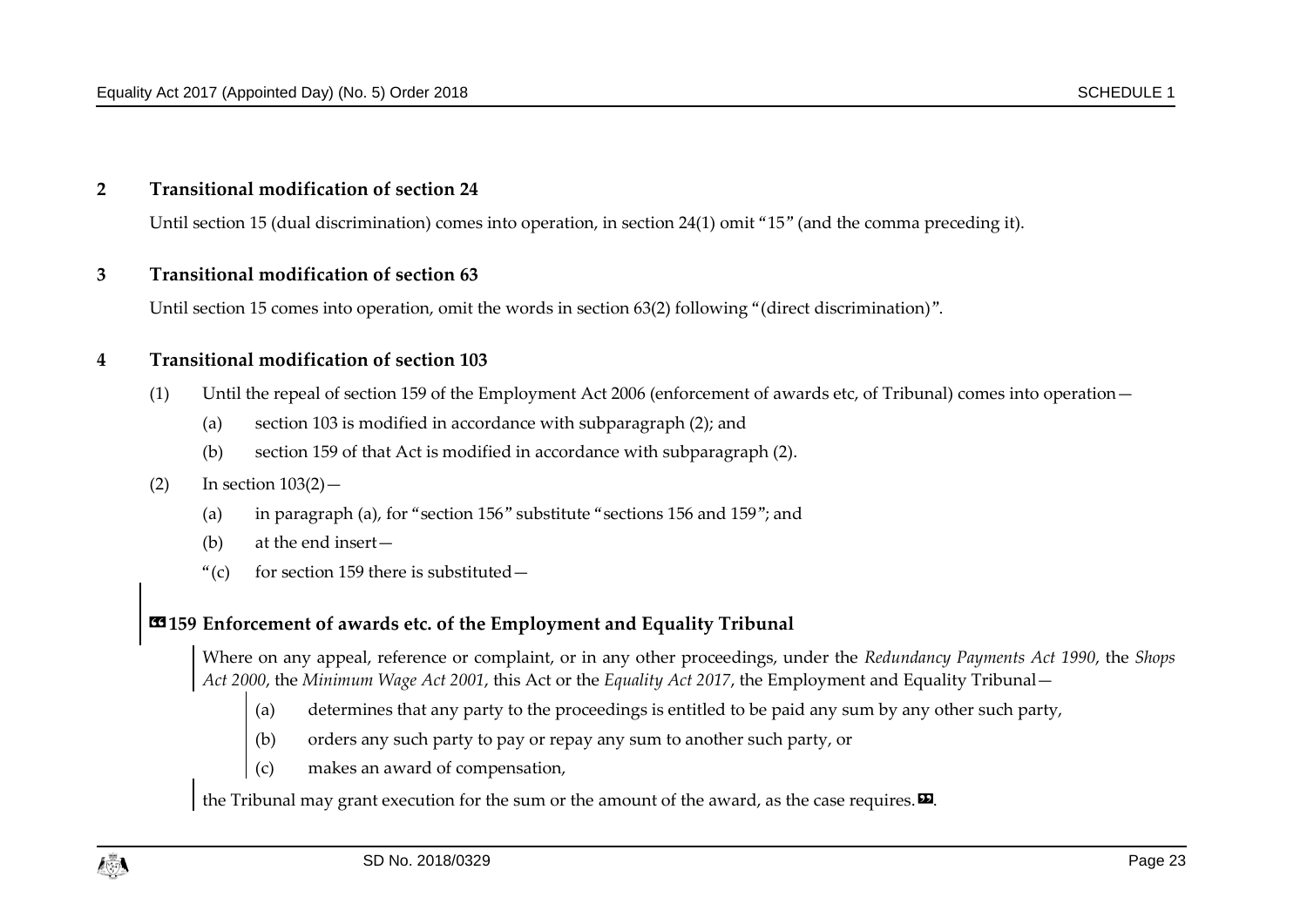#### **5 Transitional provision for the purposes of section 160**

- (1) Until the coming into operation of the first order under section 160, a person employed aboard a Manx ship, aircraft or hovercraft shall continue to enjoy the same rights as he or she would have done under the enactments specified in subparagraphs (2) and (3).
- (2) The rights specified in this subparagraph are those conferred by virtue of sections 49 and 50 of the *Employment (Sex Discrimination) Act 2000.*
- (3) The rights specified in this subparagraph are those conferred by the following provisions of the *Employment Act 2006*
	- (a) section 125 (racial discrimination and dismissal);
	- (b) section 126 (religious discrimination and dismissal;
	- (c) section 127 (dismissal on ground of sexual orientation);
	- (d) subsections (12) to (14) of section 128 (redundancy on grounds of racial discrimination, religious discrimination and sexual orientation discrimination); and
	- (e) section 132 (disapplication of qualifying period and upper age limit in complaints of unfair dismissal on grounds of racial discrimination, religious discrimination and sexual orientation discrimination);

as read with Schedule 4 to that Act.

#### **SCHEDULE 2**

#### [Article [4\(4\)\]](#page-5-1)

#### **COMMENCEMENT OF PROVISIONS OF SCHEDULE 22**

#### **1 Commencement of provisions of Schedule 22 to the Act**

<span id="page-23-1"></span><span id="page-23-0"></span>(1) The Table below shows the commencement of the provisions of Schedule 22 to the Act.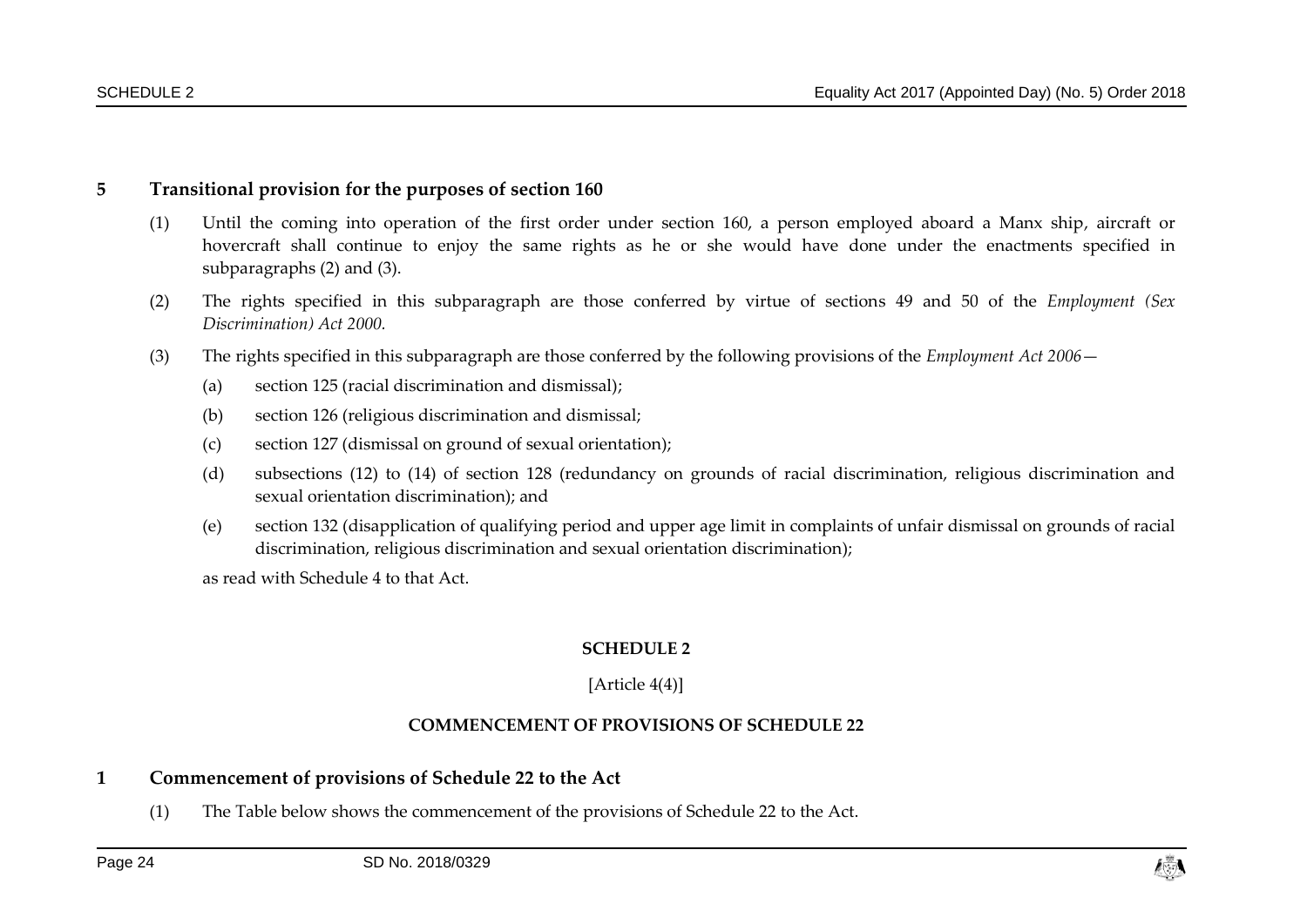(2) Section 166 comes into operation so far as is necessary to commence each provision of Schedule 22 in accordance with the Table below.

| Provision                                      | Description                       |                                                                           | Coming into operation on 1                                    |  |
|------------------------------------------------|-----------------------------------|---------------------------------------------------------------------------|---------------------------------------------------------------|--|
|                                                |                                   | January 2019                                                              | January 2020                                                  |  |
| Amendment of the Employment<br>Paragraph 1     |                                   | Comes into operation of various dates in order to give effect to the      |                                                               |  |
|                                                | Act 2006                          |                                                                           | substantive amendments by the subsequent paragraphs of Part 1 |  |
| Paragraph 2                                    | Right of appeal: section 1        | For all remaining purposes<br>For all purposes other than those           |                                                               |  |
|                                                | amended                           | relating to the protected                                                 |                                                               |  |
|                                                |                                   | characteristics of age and                                                |                                                               |  |
|                                                |                                   | disability                                                                |                                                               |  |
| Paragraph 3                                    | Supplementary provisions about    |                                                                           |                                                               |  |
|                                                | statements under section 8:       |                                                                           |                                                               |  |
|                                                | section 9 amended                 |                                                                           |                                                               |  |
| Paragraph 4                                    | References to and determination   |                                                                           |                                                               |  |
|                                                | by the Tribunal: section 17       | Came into operation on 1 January 2018 by virtue of articles 3(2) and 7 of |                                                               |  |
| amended                                        |                                   | SD 2017/0221.                                                             |                                                               |  |
| Paragraph 5                                    | Tribunal's duties in cases other  |                                                                           |                                                               |  |
|                                                | than section 17 cases: section 18 |                                                                           |                                                               |  |
|                                                | amended                           |                                                                           |                                                               |  |
| Paragraph 6                                    | Complaints to Tribunal: section   |                                                                           |                                                               |  |
|                                                | 25 amended                        |                                                                           |                                                               |  |
| Paragraph 7                                    | Flexible working: section 66      |                                                                           | For all purposes.                                             |  |
|                                                | amended                           |                                                                           |                                                               |  |
| Paragraph 8                                    | Remedies in detriment cases:      | Came into operation on 1 January 2018 by virtue of articles 3(2) and 7 of |                                                               |  |
|                                                | section 72 amended                | SD 2017/0221.                                                             |                                                               |  |
| Conditions for right to request<br>Paragraph 9 |                                   |                                                                           |                                                               |  |
|                                                | flexible working: section 99      | For all purposes                                                          |                                                               |  |
|                                                | amended                           |                                                                           |                                                               |  |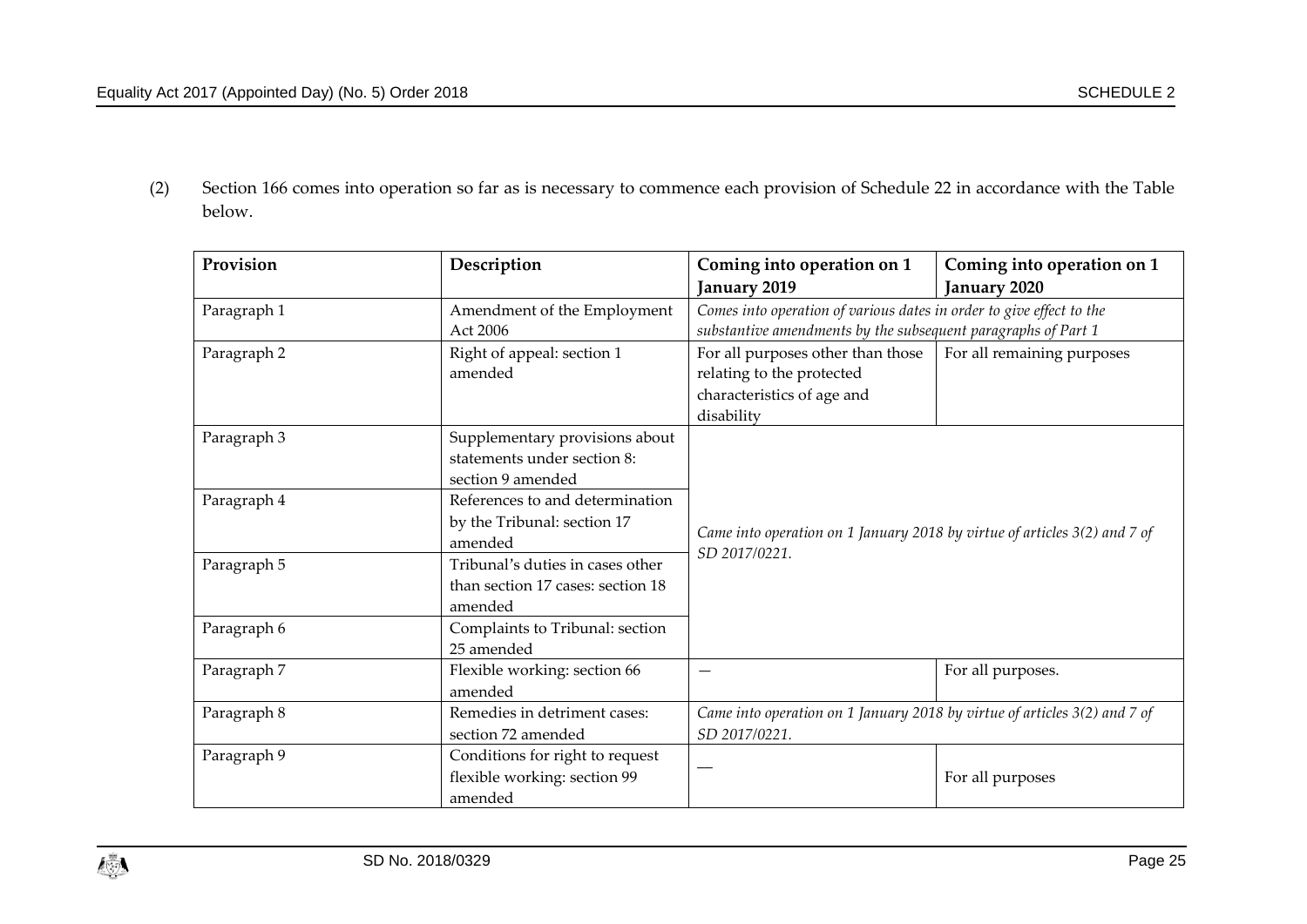| Paragraph 10 | Employer's duties on application<br>under section 99: section 100<br>amended                                   |                                                                                                                                                                                                                                                                                                                                                                            | For all purposes           |
|--------------|----------------------------------------------------------------------------------------------------------------|----------------------------------------------------------------------------------------------------------------------------------------------------------------------------------------------------------------------------------------------------------------------------------------------------------------------------------------------------------------------------|----------------------------|
| Paragraph 11 | Complaints to Tribunal: section<br>101 amended                                                                 |                                                                                                                                                                                                                                                                                                                                                                            | For all purposes           |
| Paragraph 12 | Interpretation of Part VIII:<br>section 105 amended                                                            | Came into operation on 1 January 2018 by virtue of articles 3(2) and 7 of<br>SD 2017/0221.                                                                                                                                                                                                                                                                                 |                            |
| Paragraph 13 | Right of employee in notice<br>period                                                                          |                                                                                                                                                                                                                                                                                                                                                                            |                            |
| Paragraph 14 | Dismissal on grounds of<br>protected characteristic or spent<br>conviction: sections 124A and<br>124B inserted | For the purposes of inserting<br>section 124A so far as it relates to<br>the protected characteristics<br>other than age and disability.<br>Came into operation on 1 January<br>2018 to the extent that it inserted<br>section 124B into the Employment<br>Act 2006 by virtue of articles 3(2)<br>and 7 of SD 0217/0221.<br>See also paragraph 2 below.                    | For all remaining purposes |
| Paragraph 15 | Dismissal on grounds of<br>redundancy: section 128<br>amended                                                  | For the purposes of inserting<br>section subsection 11A so far as<br>it relates to the protected<br>characteristics of age and<br>disability.<br>Came into operation on 1 January<br>2018 in respect of the insertions of<br>subsections (11B) and (11C) of<br>section 128 of the Employment Act<br>2006 by virtue of by virtue of<br>articles 3(2) and 7 of SD 0217/0221. | For all remaining purposes |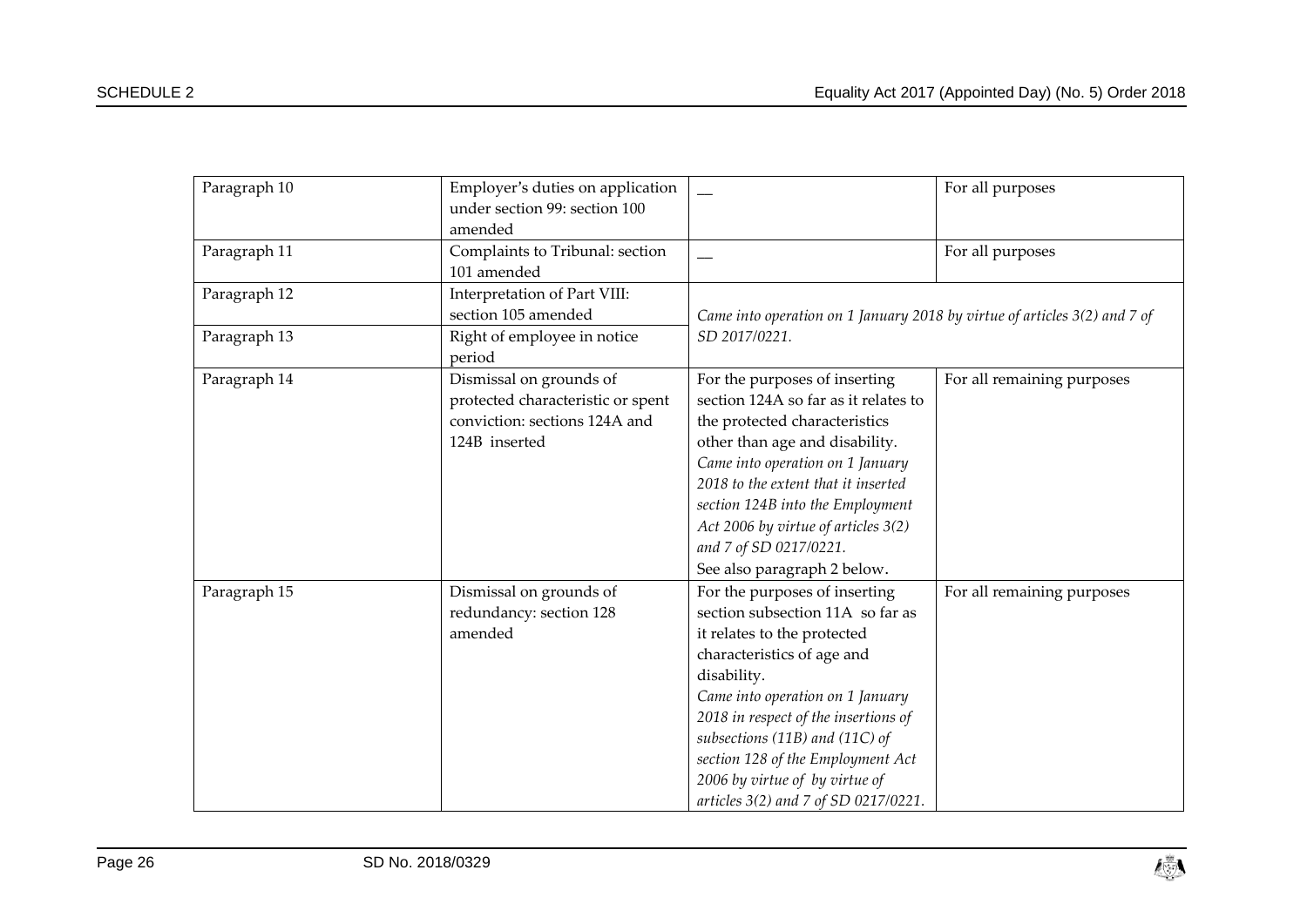|              |                                    | See also paragraph 3 of this Schedule    |                             |
|--------------|------------------------------------|------------------------------------------|-----------------------------|
|              |                                    | for transitional modification of         |                             |
|              |                                    | section 128.                             |                             |
| Paragraph 16 | Selective dismissal or re-         | Subparagraph (b) for all                 |                             |
|              | engagement arising out of          | purposes.                                |                             |
|              | industrial action: jurisdiction of | Subparagraph (a) came into               |                             |
|              | Tribunal - section 130 amended     | operation on 1 January 2018 by           |                             |
|              |                                    | virtue of articles 3(2) and 7 of SD      |                             |
|              |                                    | 2017/0221.                               |                             |
|              |                                    | See also paragraph 4 of this Schedule    |                             |
|              |                                    | for transitional modification of         |                             |
|              |                                    | section 130                              |                             |
| Paragraph 17 | Qualifying period, upper age       | Subparagraph (3) to the extent           | For all remaining purposes. |
|              | limit etc: section 132 amended     | that it inserts paragraph (ka) into      |                             |
|              |                                    | section 132(2) of the Employment         |                             |
|              |                                    | Act 2006, and subparagraph (1)           |                             |
|              |                                    | so far as relevant to that               |                             |
|              |                                    | insertion.                               |                             |
|              |                                    | Subparagraph (3) to the extent that      |                             |
|              |                                    | it inserted paragraph (kb) into          |                             |
|              |                                    | section 132(2) of the Employment         |                             |
|              |                                    | Act 2006 and subparagraph (4), and       |                             |
|              |                                    | subparagraph (1) so far as it related    |                             |
|              |                                    | to those provisions came into            |                             |
|              |                                    | operation on 1 January 2018 by           |                             |
|              |                                    | virtue of articles $3(2)$ and $7)$ of SD |                             |
|              |                                    | 2017/0221.                               |                             |
|              |                                    | See also paragraph 5 of this Schedule    |                             |
|              |                                    | for transitional modification of         |                             |
|              |                                    | section 132 of the Employment Act        |                             |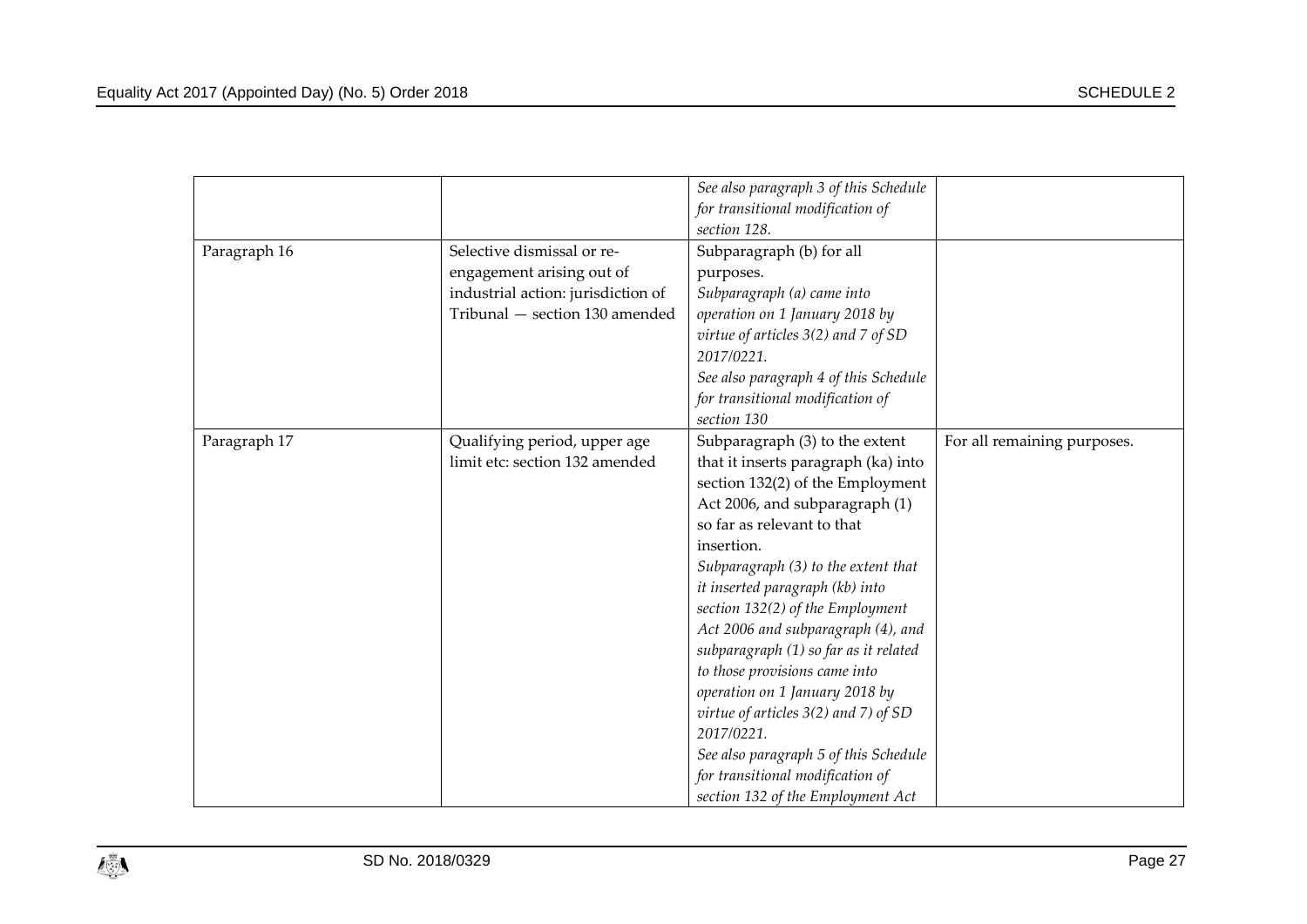|              |                                                                                                         | 2006.                                                                       |                             |
|--------------|---------------------------------------------------------------------------------------------------------|-----------------------------------------------------------------------------|-----------------------------|
| Paragraph 18 | Compensation for unfair                                                                                 |                                                                             | For all purposes            |
|              | dismissal: section 140 amended                                                                          |                                                                             |                             |
| Paragraph 19 | Calculation of basic award:                                                                             |                                                                             |                             |
|              | section 142 amended                                                                                     |                                                                             | For all purposes            |
| Paragraph 20 | Limit of compensatory award                                                                             | For all purposes                                                            |                             |
|              | etc: section 144 amended                                                                                |                                                                             |                             |
| Paragraph 21 | Acts which are both unfair                                                                              | For all purposes other than those                                           | For all remaining purposes. |
|              | dismissal and discrimination:                                                                           | of discrimination on grounds of                                             |                             |
|              | section 145 amended.                                                                                    | age or disability                                                           |                             |
| Paragraph 22 | Insolvency of employer: section                                                                         |                                                                             |                             |
|              | 147 amended.                                                                                            |                                                                             |                             |
|              |                                                                                                         |                                                                             |                             |
|              |                                                                                                         |                                                                             |                             |
|              |                                                                                                         | Provisions came into operation for all purposes on 20 July 2017by virtue of |                             |
| Paragraph 23 | Cessation of business of                                                                                | articles 3(1) and 4 of SD 2017/0221.                                        |                             |
|              | employer: section 148 amended                                                                           |                                                                             |                             |
| Paragraph 24 | Payment of unpaid contributions                                                                         |                                                                             |                             |
|              | to occupational pension scheme:                                                                         |                                                                             |                             |
|              | section 149 amended.                                                                                    |                                                                             |                             |
| Paragraph 25 | Subrogation of the Treasury                                                                             |                                                                             |                             |
| Paragraph 26 | Restrictions on contracting-out:                                                                        |                                                                             |                             |
|              | section 164 amended.                                                                                    | For all purposes                                                            |                             |
| Paragraph 27 | Came into operation for all purposes on 1 January 2018 by virtue of article<br>Regulation of zero-hours |                                                                             |                             |
|              | contracts: new section 166A.                                                                            | 3(2) and 7 of SD 2017/0221                                                  |                             |
| Paragraph 28 | Codes of practice: section 171                                                                          | For all purposes.                                                           |                             |
|              | amended.                                                                                                |                                                                             |                             |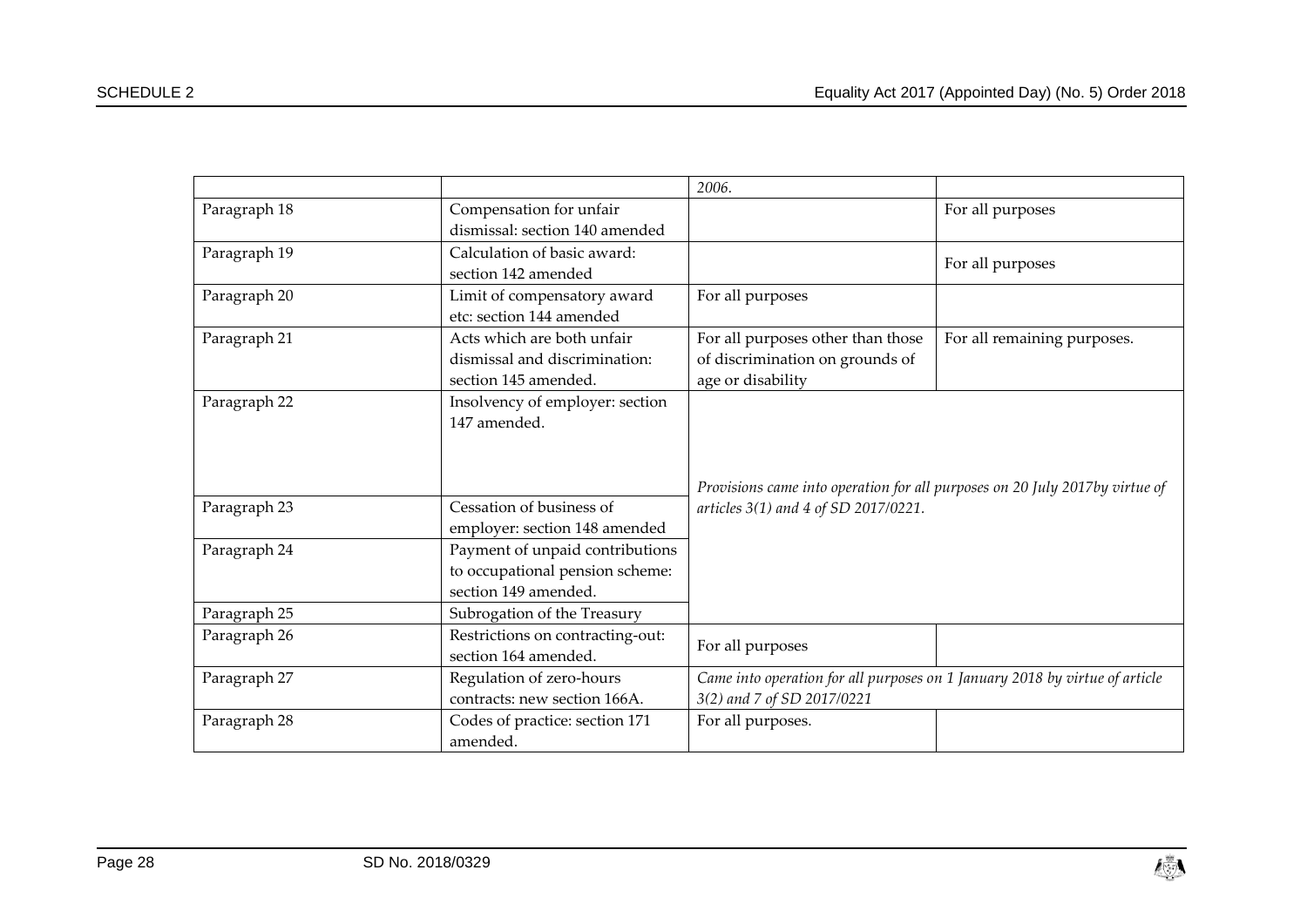| Provision          | Description                                                                | Coming into operation on 1                                                 | Coming into operation on 1                                                         |
|--------------------|----------------------------------------------------------------------------|----------------------------------------------------------------------------|------------------------------------------------------------------------------------|
|                    |                                                                            | January 2019                                                               | January 2020                                                                       |
| Paragraph 29       | General interpretation: section                                            | Subparagraph (1) came into operation-                                      |                                                                                    |
|                    | 173 amended<br>(a) on 20 July 2017 for the purposes of the commencement of |                                                                            |                                                                                    |
|                    |                                                                            |                                                                            | subparagraphs $(2)(a)$ and $(c)$ and $(3)$ by virtue of articles $3(1)$ and $4$ of |
|                    |                                                                            | SD 2017/0221; and                                                          |                                                                                    |
|                    |                                                                            | (b) on 18 August 2017 for the purposes of subparagraph (4)by virtue of     |                                                                                    |
|                    |                                                                            | article 2 of SD 2017/0231.                                                 |                                                                                    |
|                    |                                                                            | The subparagraphs mentioned in paragraphs (a) and (b) of this entry came   |                                                                                    |
|                    |                                                                            | into operation on the dates mentioned.                                     |                                                                                    |
|                    |                                                                            | Subparagraph (1), so far as it                                             |                                                                                    |
|                    |                                                                            | relates to sub paragraph $(2)(b)$                                          |                                                                                    |
|                    |                                                                            | and (d), and those provisions.                                             |                                                                                    |
| Paragraph 30       | Subordinate legislation: general                                           | Came into operation for all purposes on 20 July 2017 by virtue of articles |                                                                                    |
|                    | provisions: section 174 amended                                            | 3(1) and 4 of SD 2017/0221.                                                |                                                                                    |
| Paragraph 31       | Tribunal's duties in cases other                                           | For all purposes other than those                                          | For all remaining purposes                                                         |
|                    | than section 17: Schedule 1                                                | of the protected characteristic of                                         |                                                                                    |
|                    | amended                                                                    | age and disability                                                         |                                                                                    |
| Paragraph 32       | Treatment of special categories of                                         | Came into operation for all purposes on 20 July 2017 by virtue of articles |                                                                                    |
|                    | worker: Schedule 4 amended                                                 | 3(1) and 4 of SD 2017/0221                                                 |                                                                                    |
| Paragraph 33       | Computation of period of                                                   |                                                                            | Subparagraphs (5) and (6) came into operation on 20 July 2017 by virtue of         |
|                    | employment: Schedule 5                                                     | articles 3(1) and (4,)and the remainder of the paragraph on 18 August 2017 |                                                                                    |
|                    | amended                                                                    | by virtue of article 2 of SD 2017/0231: subparagraph (1) came into         |                                                                                    |
|                    |                                                                            | operation so far as necessary to give effect to the remaining provisions   |                                                                                    |
|                    |                                                                            | coming into operation on those dates.                                      |                                                                                    |
| Paragraph 34       | Calculation of normal working                                              | Came into operation for all purposes on 20 July 2017 by virtue of articles |                                                                                    |
|                    | hours and a week's pay:                                                    | 3(1) and 4 of SD 2017/0221.                                                |                                                                                    |
| Schedule 6 amended |                                                                            |                                                                            |                                                                                    |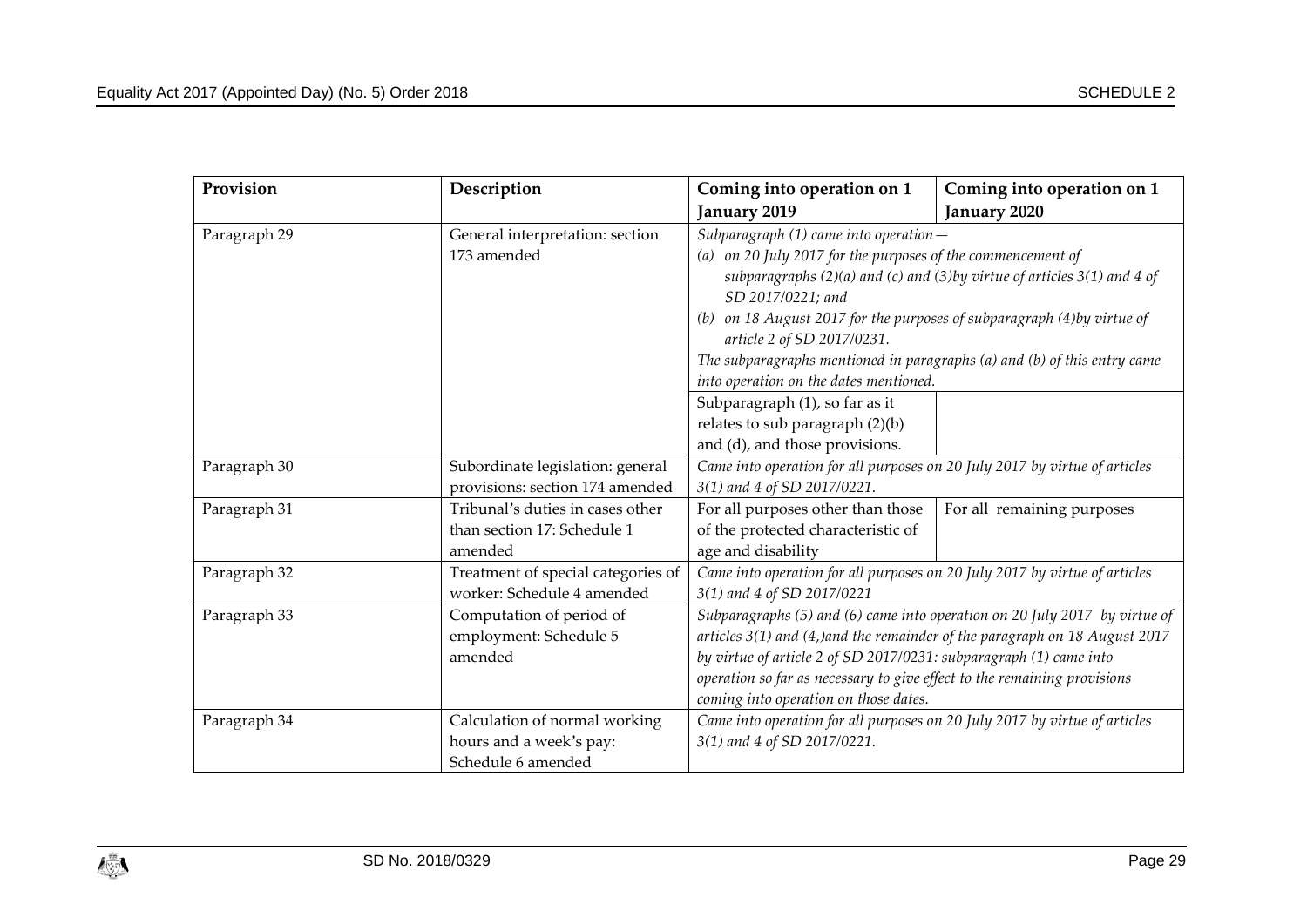| Provision    | Description                    | Coming into operation on 1                                                     | Coming into operation on 1 |
|--------------|--------------------------------|--------------------------------------------------------------------------------|----------------------------|
|              |                                | January 2019                                                                   | January 2020               |
| Paragraph 35 | Redundancy Payments Act 1990   | Came into operation for the purposes of subparagraphs (2) to (8) and (11),     |                            |
|              | amended                        | and subparagraph (1) so far as relating to those provisions on 20 July 2017    |                            |
|              |                                | by virtue of articles $3(1)$ and $4$ of SD 2017/0221.                          |                            |
|              |                                | For the purposes of                                                            | For all other purposes     |
|              |                                | subparagraph (9) and                                                           |                            |
|              |                                | subparagraph (1) so far as                                                     |                            |
|              |                                | relating to that paragraph.                                                    |                            |
| Paragraph 36 | Shops Act 2000 amended         | Subparagraphs (2), (5) and (6) came into operation on 1 January 2018,          |                            |
|              |                                | together with subparagraph (1) so far as relating to those provisions.         |                            |
|              |                                | Subparagraphs (4) and (7) and                                                  | All remaining purposes.    |
|              |                                | subparagraph (1) so far as                                                     |                            |
|              |                                | relating to those provisions                                                   |                            |
| Paragraph 37 | Minimum Wage Act 2001          | Subparagraphs (2) to (4) came into operation on 1 January 2018 and             |                            |
|              | amended                        | subparagraph (1) so far as relating to those provisions by virtue of articles  |                            |
|              |                                | 3(2) and 7 of SD 2017/0221.                                                    |                            |
|              |                                | Subparagraph (5) and                                                           | All remaining purposes.    |
|              |                                | subparagraph (1) so far as                                                     |                            |
|              |                                | relating to that subparagraph.                                                 |                            |
| Paragraph 38 | Control of Employment Act 2014 | The paragraph came into operation on 20 July 2017 by virtue of articles $3(1)$ |                            |
|              | amended                        | and 4 of SD 2017/0221.                                                         |                            |

## **2 Transitional modification of section 124A of the Employment Act 2006**

On and after 1 January 2019, until the coming into operation of section 124A of the Employment Act 2006 for all purposes, that section is modified by the insertion, at the end, of —

**EG** For the sake of clarity, the reference to discrimination does not include discrimination on grounds of age or disability.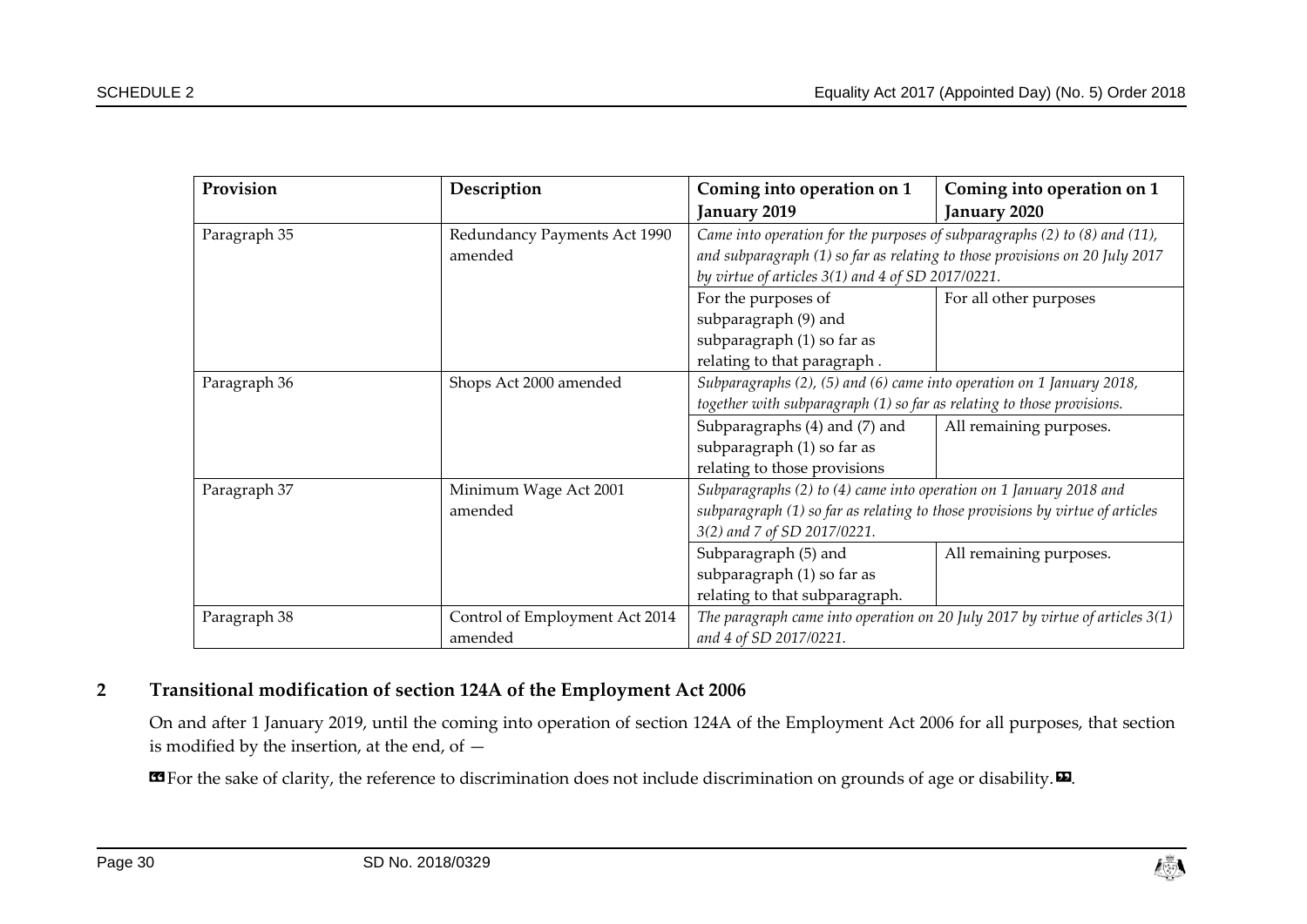#### **3 Transitional modification of section 128 of the Employment Act 2006**

On and after 1 January 2019 until the coming into operation of section 124A of the Employment Act 2006 for all purposes, section 128(11A) is to be treated as modified by the insertion at the end of subsection (11A) of  $-$ 

**EX** For the sake of clarity, references to discrimination do not include discrimination on grounds of age or disability.

#### **4 Transitional modification of section 130 of the Employment Act 2006**

On and after 1 January 2019 until the coming into operation of section 124A of the Employment Act 2006 for all purposes, section 130 of that Act is to be treated as modified by the insertion at the end of subsection (5) of  $-$ 

**EG** For the sake of clarity, references to discrimination in section 124A do not include discrimination on grounds of age or disability.  $\mathbf{E}$ .

#### **5 Transitional modification of section 132 of the Employment Act 2006**

On and after 1 January 2019 until the coming into operation of paragraph (ka) of section 132(2) of the Employment Act 2006 for all purposes, section 132 of that Act is to be treated as modified by the insertion at the end of subsection (2) of  $-$ 

**EG** For the sake of clarity, "protected characteristic" in paragraph (ka) does not include age or disability.

#### **6 Transitional modification of section 159**

See the text of the transitional modifications to this section set out in paragraph 4 of Schedule 1 to this Order.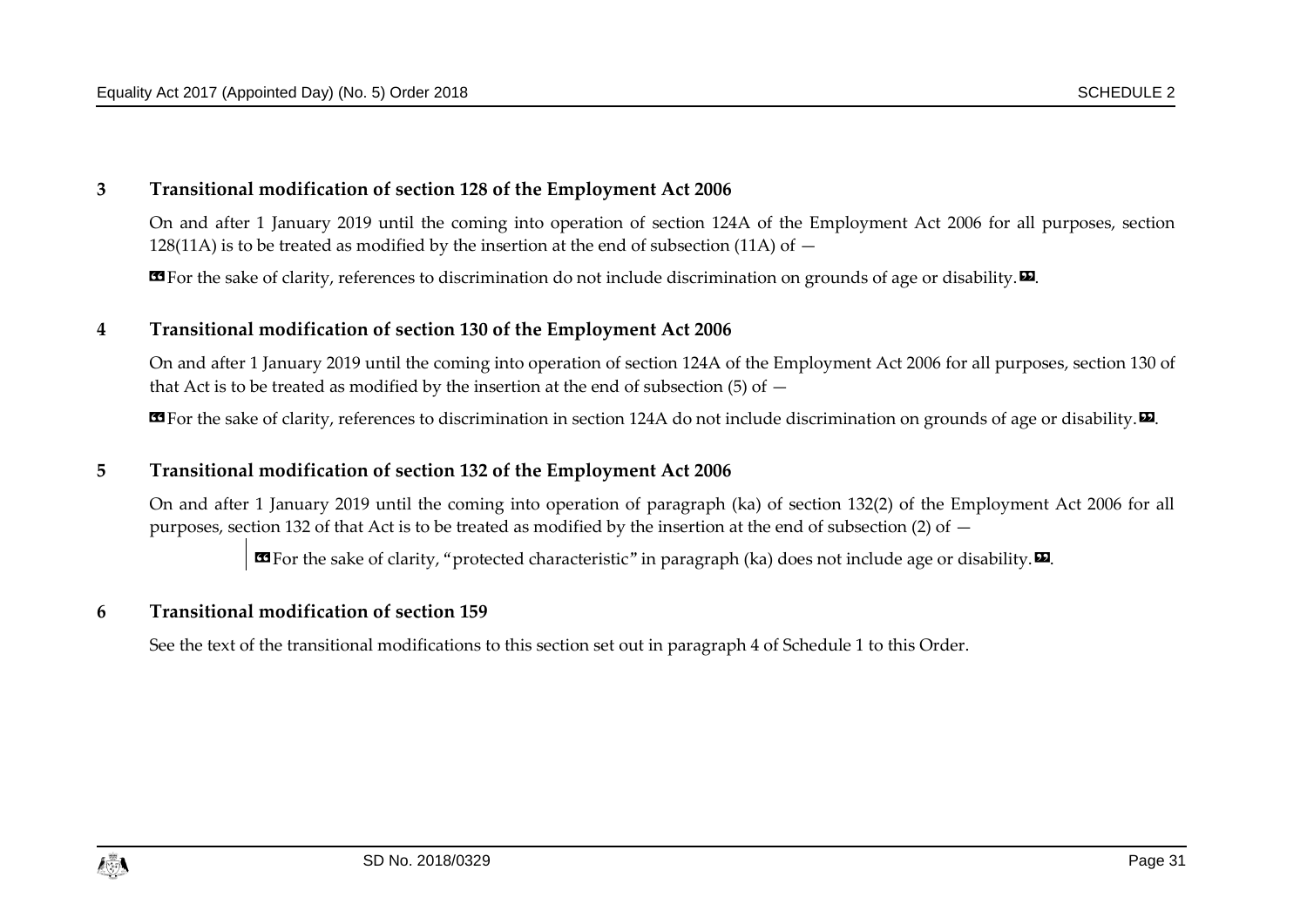# **SCHEDULE 3**

#### **COMMENCEMENT OF PROVISIONS OF SCHEDULE 23 TO THE ACT**

[Article [4\(5\)\]](#page-5-4)

#### **1 Commencement of provisions of Schedule 23**

The provisions of Schedule 23 come into operation in accordance with the Table below, subject to paragraph 2 of this Schedule.

<span id="page-31-1"></span><span id="page-31-0"></span>

| Provision   | Description                                                        | Coming into operation on 1                                                                      | Coming into operation on 1                                                |
|-------------|--------------------------------------------------------------------|-------------------------------------------------------------------------------------------------|---------------------------------------------------------------------------|
|             |                                                                    | January 2019                                                                                    | January 2020                                                              |
| Paragraph 1 | Amendment of the Douglas<br>Municipal Corporation Act 1895         |                                                                                                 |                                                                           |
| Paragraph 2 | Amendment of the Housing<br>(Miscellaneous Provisions) Act<br>1976 | These paragraphs came into operation on 20 July 2017 by virtue of article<br>5 of SD 2017/0221. |                                                                           |
| Paragraph 3 | Amendment of the Marriage Act<br>1984                              |                                                                                                 |                                                                           |
| Paragraph 4 | Amendment of the Licensing                                         | For all purposes other than those                                                               | For all remaining purposes.                                               |
|             | Act 1995                                                           | relating to the protected<br>characteristics of discrimination                                  |                                                                           |
|             |                                                                    | relating to age or disability.                                                                  |                                                                           |
| Paragraph 5 | Amendment of the Road                                              |                                                                                                 | This paragraph came into operation for the purposes of making subordinate |
|             | Transport Act 2001                                                 | legislation (and guidance) on 1 January 2018 by virtue of article 3 of<br>SD 2017/0384.         |                                                                           |
|             |                                                                    |                                                                                                 |                                                                           |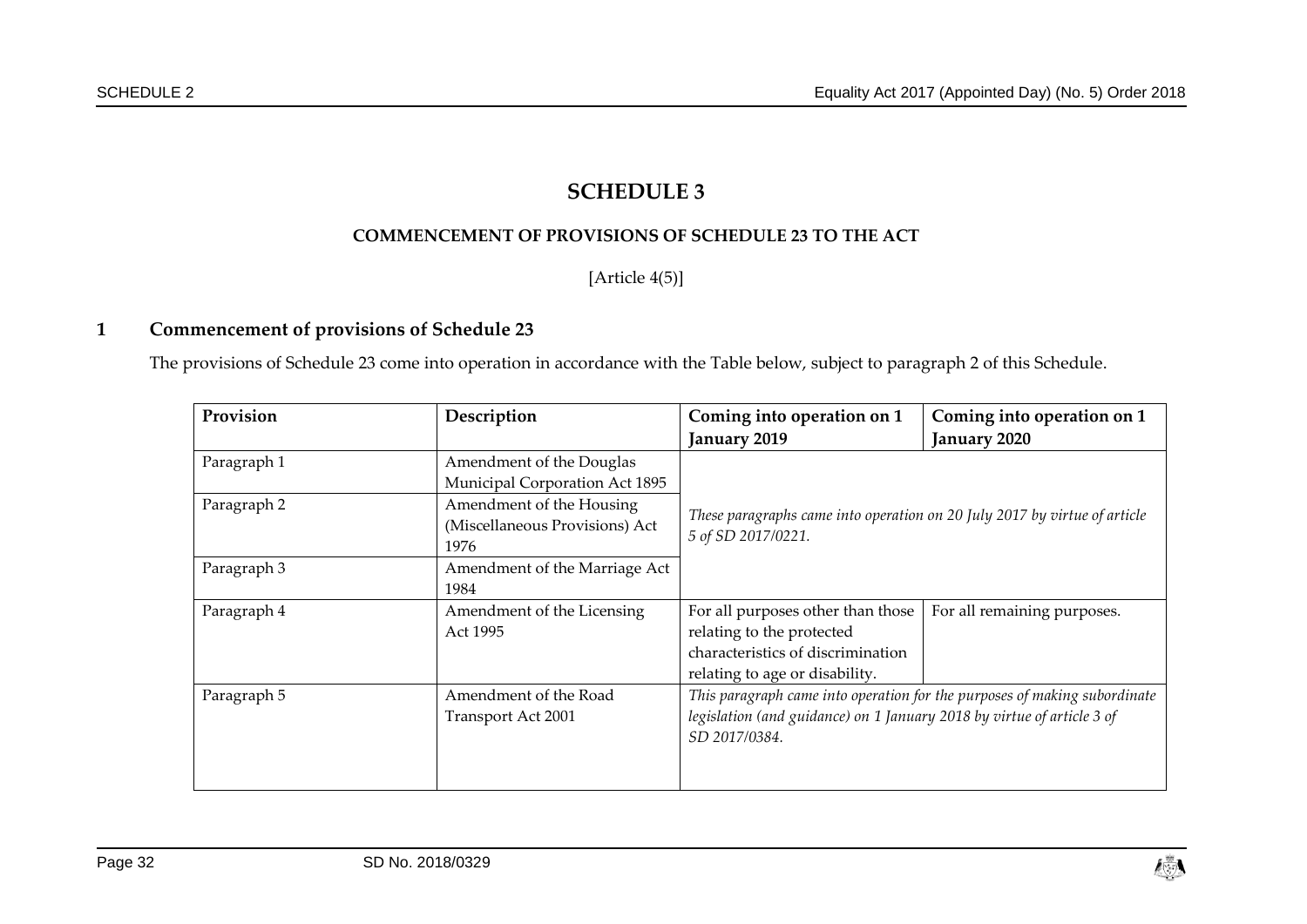| Paragraph 6  | Amendment of the Construction  | Came into operation for all purposes on 20 July 2017 by virtue of article 5 of                                   |  |
|--------------|--------------------------------|------------------------------------------------------------------------------------------------------------------|--|
|              | Contracts Act 2004             | SD 2017/0221                                                                                                     |  |
| Paragraph 7  | Amendment of the Tribunals Act | For all purposes.                                                                                                |  |
|              | 2006                           |                                                                                                                  |  |
| Paragraph 8  | Amendment of the Civil         |                                                                                                                  |  |
|              | Partnership Act 2011           |                                                                                                                  |  |
| Paragraph 9  | Amendment of the Social        | These paragraphs came into operation for all purposes on 20 July 2017 by<br>virtue of article 5 of SD 2017/0221. |  |
|              | Services Act 2011              |                                                                                                                  |  |
| Paragraph 10 | Regulation of Care Act 2013    |                                                                                                                  |  |

# **2 Transitional modification of section 35(2A) of the Licensing Act 1995**

Until 1 January 2020 at the end of the inserted subsection (2A) of section 35 of the Licensing Act 2015 (which subsection is inserted by paragraph 4 of Schedule 23 to the Act, to which the entry in the Table in this Schedule refers) add—

**B** Here references to discrimination do not include discrimination on grounds of age or disability.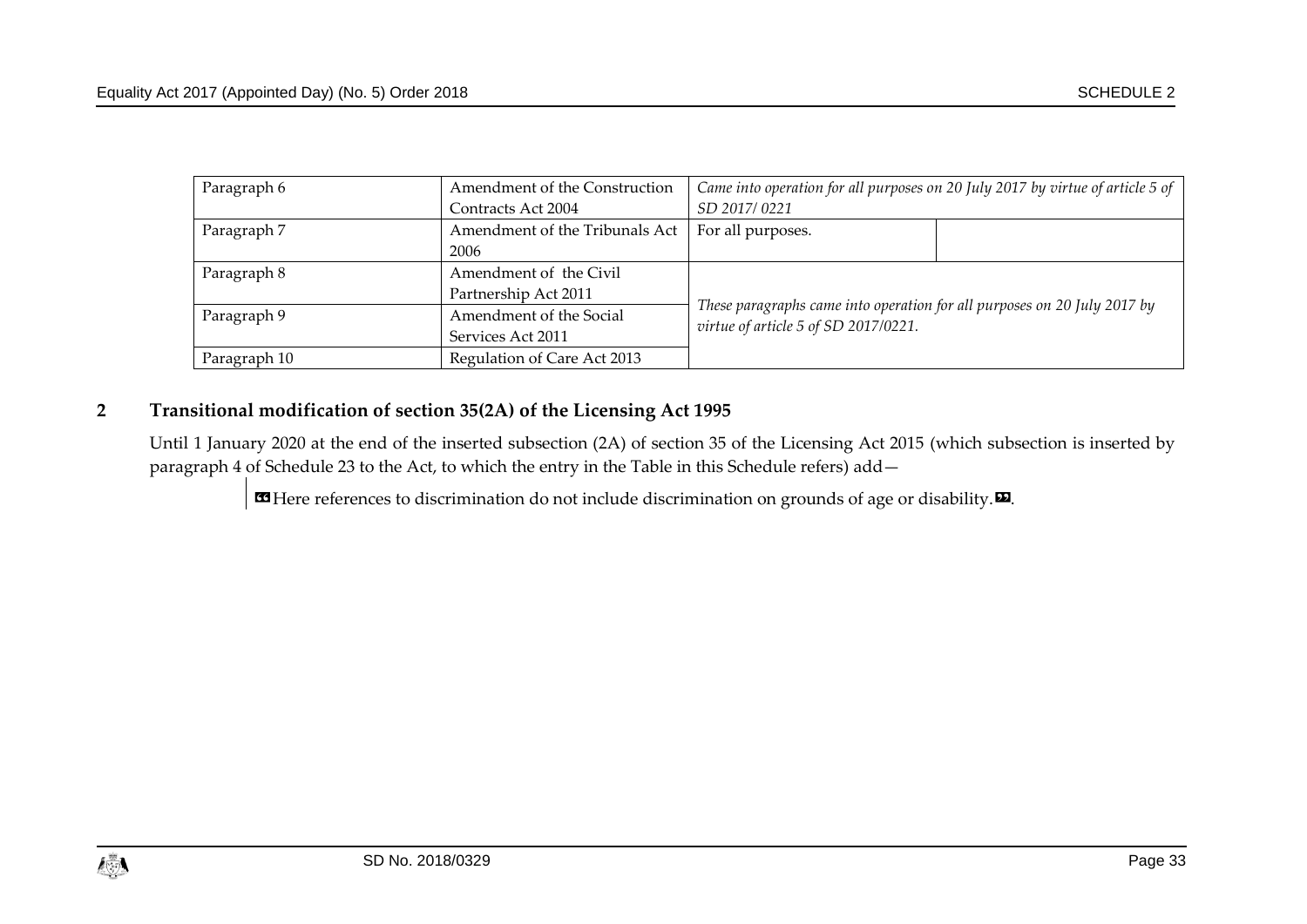### **SCHEDULE 4**

#### **COMMENCEMENT OF SCHEDULE 24 TO THE ACT**

[Article [4\(6\)\]](#page-5-5)

# **1 Commencement of repeals contained in paragraph 1**

In the table below a reference to a lettered subparagraph is a reference to the subparagraph of paragraph 1 of Schedule 24 to the Act bearing that number.

<span id="page-33-1"></span><span id="page-33-0"></span>

| Lettered<br>subparagraph | Provision                                                            | Coming into operation on 1 January 2019                                                                                                                                                                    | Coming into operation on 1 January<br>2020 |
|--------------------------|----------------------------------------------------------------------|------------------------------------------------------------------------------------------------------------------------------------------------------------------------------------------------------------|--------------------------------------------|
| (a)                      | Factories and Workshops Act 1919,<br>sections 12, 14 to 17 and 18(1) | These provisions came into operation on 20 July 2017 by virtue of article 6 of SD 2017/0221.                                                                                                               |                                            |
| (b)                      | Sex Disqualification (Removal) Act 1921                              |                                                                                                                                                                                                            |                                            |
| (c)                      | Factories and Workshops Amendment<br>Act 1939, s. 3                  | This provision is not to be commenced.                                                                                                                                                                     |                                            |
| (d)                      | Disabled Persons (Employment) Act<br>1946                            | These provisions came into operation on 20 July 2017 by virtue of article 6 of SD 2017/0221.                                                                                                               |                                            |
| (e)                      | Employment Act 1954                                                  |                                                                                                                                                                                                            |                                            |
| (f)                      | Chronically Sick and Disabled Persons<br>Act 1981                    | This paragraph came into operation on 30 June<br>2018 for the purposes of the repeal of section 9 and<br>the definition of "the Advisory Council" in section<br>16 by virtue of article 2 of SD 2018/0194. | For all other purposes.                    |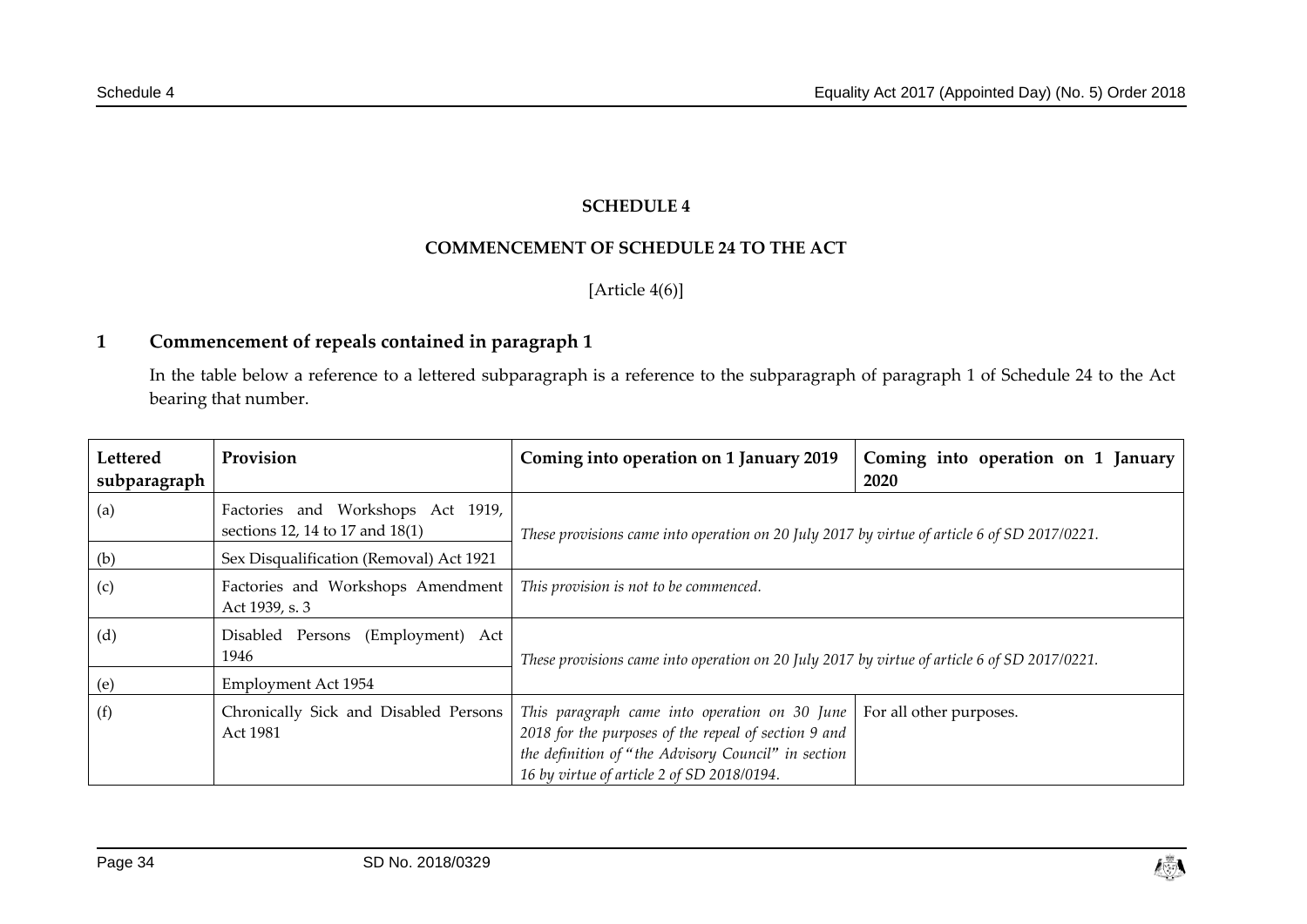| (g)               | following provisions of the<br>The<br>Redundancy Payments Act 1990- |                                                                                                                                               | For all purposes.           |
|-------------------|---------------------------------------------------------------------|-----------------------------------------------------------------------------------------------------------------------------------------------|-----------------------------|
|                   | (i)<br>section $2(1)$                                               |                                                                                                                                               |                             |
|                   | section 13<br>(ii)                                                  |                                                                                                                                               |                             |
|                   | (iii)<br>paragraphs 2 and 4 of Schedule<br>1;                       |                                                                                                                                               |                             |
|                   | paragraphs 2 and 9 of Schedule<br>(iv)<br>2.                        |                                                                                                                                               |                             |
| (h)               | Chronically Sick and Disabled Persons<br>(Amendment) Act 1992       | This paragraph came into operation on 30 June<br>2018 to repeal section 4.                                                                    | For all remaining purposes. |
| (i)               | Employment (Sex Discrimination) Act<br>2000                         | For all purposes.                                                                                                                             |                             |
| (j)               | Minimum Wage Act 2001, s. 43(2)(b)                                  | This paragraph came into operation on 20 June<br>2017 for all purposes.                                                                       |                             |
| $\left( k\right)$ | Race Relations Act 2004                                             | For all purposes.                                                                                                                             |                             |
| (1)               | Disability Discrimination Act 2006                                  | This paragraph came into operation on 30 June<br>2018 to the extent necessary to repeal paragraphs 2,<br>3, 4 and 6 of Schedule 5 to the Act. | For all remaining purposes. |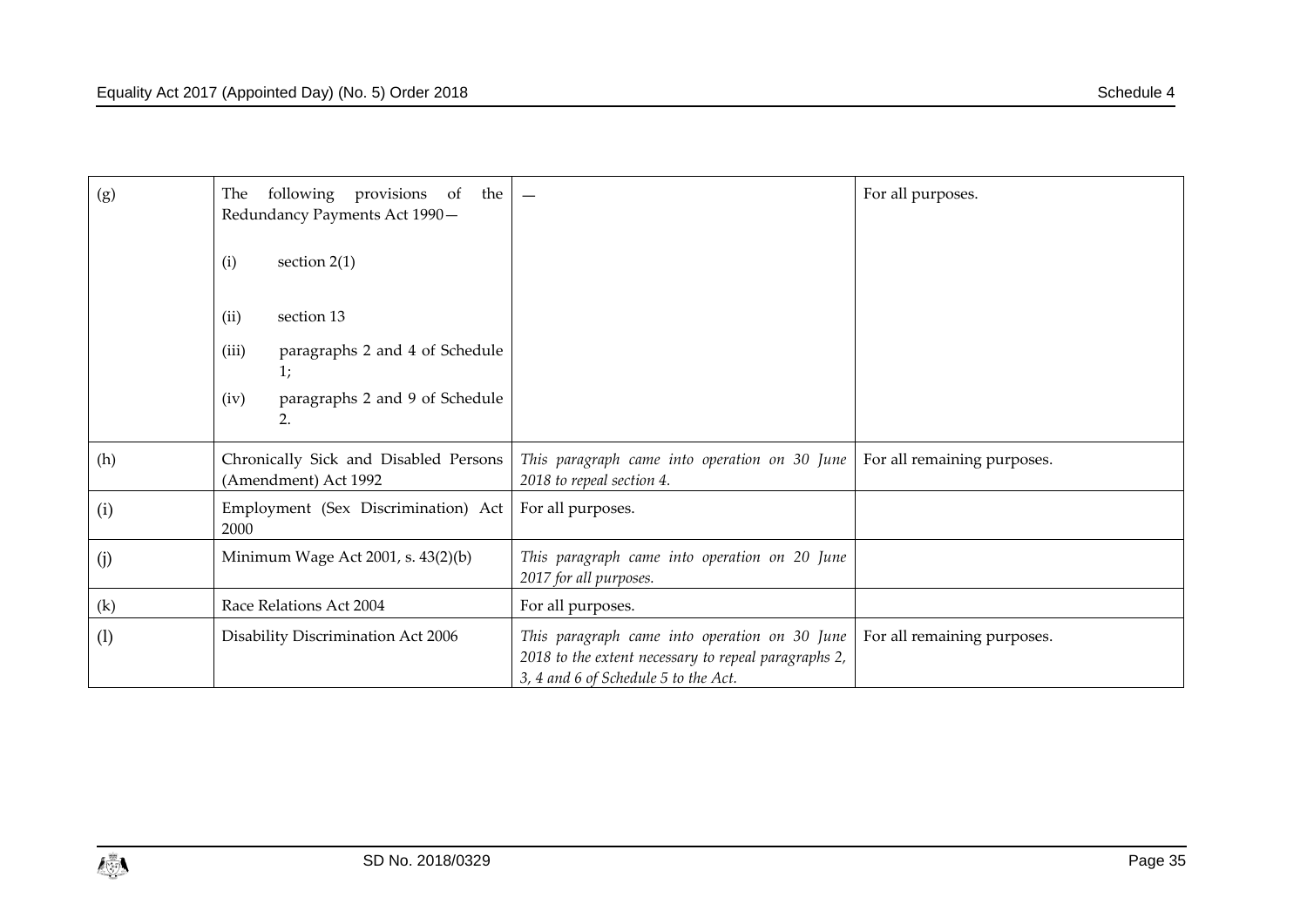| Lettered<br>subparagraph                                    | Provision repealed                                                                                  | Coming into operation on 1 January<br>2019                | Coming into operation on 1 January<br>2020 |
|-------------------------------------------------------------|-----------------------------------------------------------------------------------------------------|-----------------------------------------------------------|--------------------------------------------|
| $(m)$ so far as<br>concerning<br>the<br>following<br>heads- | In the Employment Act 2006-                                                                         |                                                           |                                            |
| $(i)$ to $(iii)$                                            | sections $100(2)$ to $(4)$ , $101(4)$ and<br>(a)<br>122(b);                                         |                                                           | For all purposes.                          |
| $(iv)$ to $(vi)$                                            | sections 125 to 127, 128(12) to (14)<br>(b)<br>and paragraphs $(l)$ to $(n)$ of section 132 $(2)$ ; | For all purposes.                                         |                                            |
| (vii)                                                       | (c)<br>section $142(3)$ and $(4)$ ;                                                                 |                                                           | For all purposes.                          |
| (viii)                                                      | (d)<br>section 172;                                                                                 | Repeal effective for all purposes on 20 June 2017.        |                                            |
| (ix)                                                        | (e)<br>paragraph 14(2)(b) in Schedule 5;                                                            | For all purposes.                                         |                                            |
|                                                             |                                                                                                     |                                                           |                                            |
| (x)                                                         | (f)<br>paragraphs 14 to 19 of Schedule 7.                                                           | Repeal effective for all purposes on 20 June 2017.        |                                            |
| (n)                                                         | Gender Recognition Act 2009, section 9                                                              | For all purposes.                                         |                                            |
| $\left( 0 \right)$                                          | Breastfeeding Act 2011                                                                              | For all purposes.                                         |                                            |
| (p)                                                         | Bribery Act 2013, section 13(4) and (5)                                                             | These repeals effective for all purposes on 20 June 2017. |                                            |
| (q)                                                         | Regulation of Care Act 2013 section 165(3)                                                          |                                                           |                                            |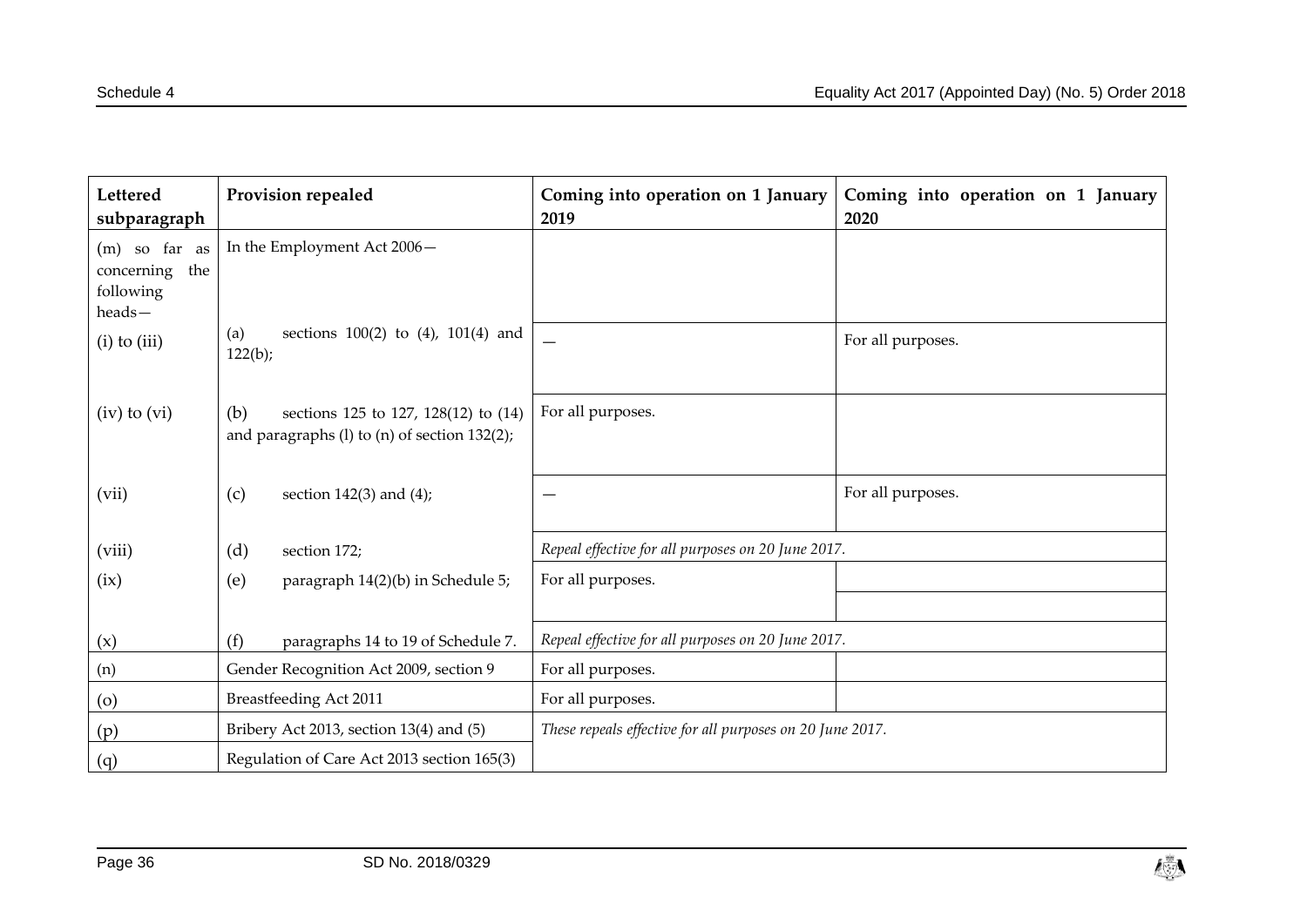# **2 Paragraph 2 of Schedule 24**

Paragraph 2 of Schedule 24 was brought into operation on 20 July 2017 by article 6 of the Equality Act 2017 (Appointed Day) (No. 1) Order 2017.

#### **3 Commencement of section 170**

Section 170 comes into operation at the times specified in paragraphs 1 and 2 of this Schedule so as to give effect to the repeals and savings set out in them.